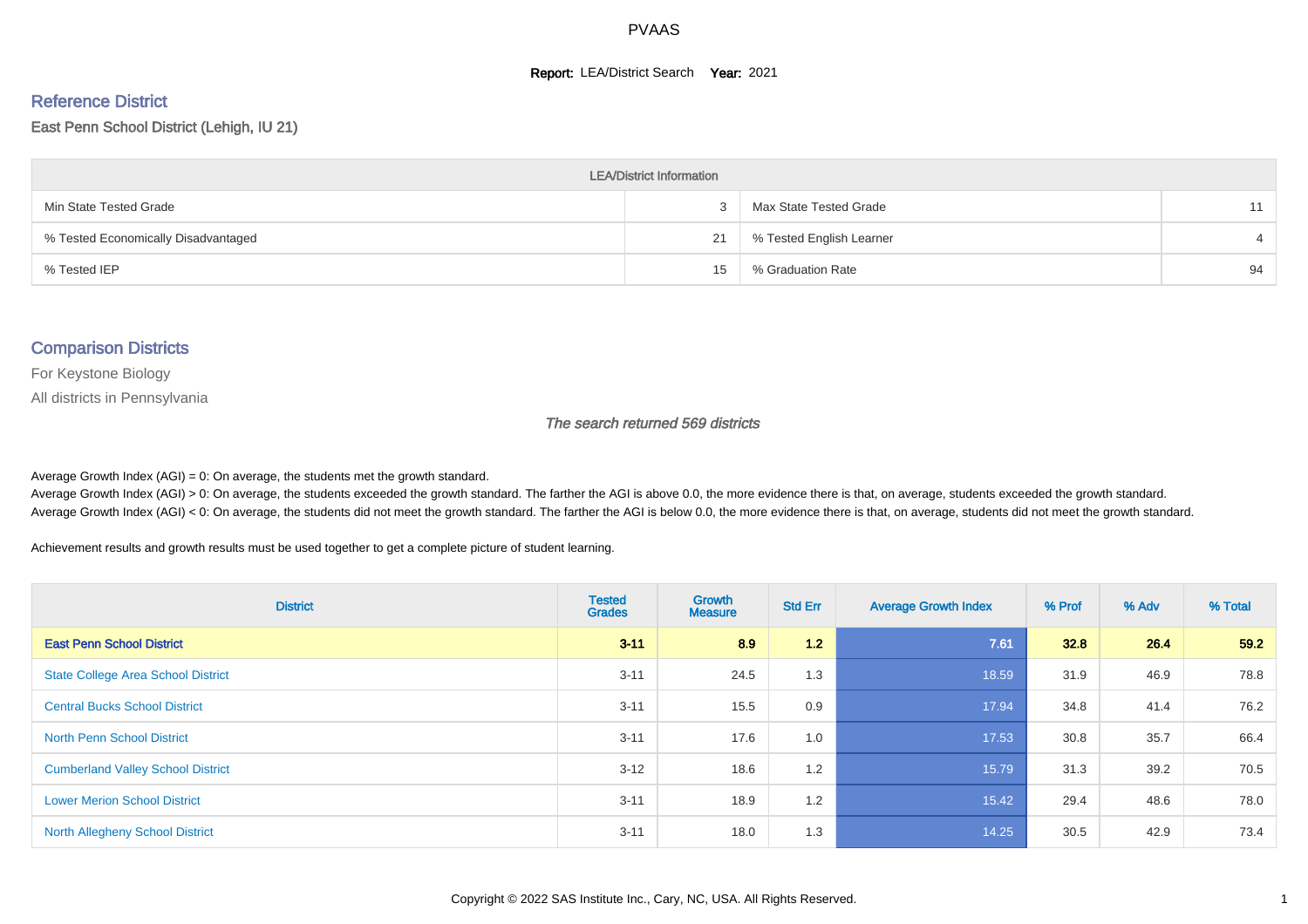| <b>District</b>                               | <b>Tested</b><br><b>Grades</b> | <b>Growth</b><br><b>Measure</b> | <b>Std Err</b> | <b>Average Growth Index</b> | % Prof | % Adv | % Total |
|-----------------------------------------------|--------------------------------|---------------------------------|----------------|-----------------------------|--------|-------|---------|
| <b>East Penn School District</b>              | $3 - 11$                       | 8.9                             | $1.2$          | 7.61                        | 32.8   | 26.4  | 59.2    |
| <b>Dallastown Area School District</b>        | $3 - 11$                       | 19.9                            | 1.4            | 14.14                       | 36.8   | 34.2  | 71.0    |
| <b>Spring-Ford Area School District</b>       | $3 - 11$                       | 16.6                            | 1.2            | 14.02                       | 30.4   | 45.3  | 75.7    |
| <b>Colonial School District</b>               | $3 - 11$                       | 22.1                            | 1.6            | 13.55                       | 27.2   | 43.5  | 70.6    |
| <b>Souderton Area School District</b>         | $3 - 11$                       | 18.5                            | 1.4            | 12.86                       | 39.2   | 31.2  | 70.4    |
| <b>Tyrone Area School District</b>            | $3-12$                         | 29.2                            | 2.3            | 12.86                       | 36.6   | 29.1  | 65.7    |
| <b>Council Rock School District</b>           | $3 - 11$                       | 13.5                            | 1.1            | 12.27                       | 32.0   | 35.4  | 67.4    |
| <b>Littlestown Area School District</b>       | $3 - 11$                       | 28.7                            | 2.4            | 11.83                       | 38.4   | 29.3  | 67.7    |
| <b>Warwick School District</b>                | $3 - 11$                       | 21.7                            | 1.8            | 11.76                       | 27.7   | 36.3  | 64.0    |
| <b>Hempfield School District</b>              | $3 - 11$                       | 13.4                            | 1.3            | 10.53                       | 29.9   | 36.8  | 66.7    |
| <b>Derry Township School District</b>         | $3 - 10$                       | 20.1                            | 2.0            | 10.20                       | 32.8   | 46.9  | 79.7    |
| <b>Loyalsock Township School District</b>     | $3 - 12$                       | 26.7                            | 2.7            | 9.92                        | 36.8   | 35.1  | 71.9    |
| New Hope-Solebury School District             | $3 - 11$                       | 28.8                            | 2.9            | 9.77                        | 31.6   | 50.0  | 81.6    |
| <b>Delaware Valley School District</b>        | $3 - 11$                       | 15.7                            | 1.6            | 9.62                        | 36.7   | 32.1  | 68.8    |
| Fox Chapel Area School District               | $3 - 11$                       | 17.6                            | 1.9            | 9.47                        | 22.9   | 52.0  | 74.9    |
| <b>Wayne Highlands School District</b>        | $3 - 11$                       | 22.5                            | 2.5            | 9.16                        | 33.8   | 40.4  | 74.2    |
| <b>Unionville-Chadds Ford School District</b> | $3 - 11$                       | 15.8                            | 1.7            | 9.12                        | 31.2   | 48.0  | 79.2    |
| Palmyra Area School District                  | $3 - 11$                       | 16.2                            | 1.8            | 9.02                        | 38.8   | 34.0  | 72.8    |
| <b>Marple Newtown School District</b>         | $3 - 11$                       | 20.6                            | 2.3            | 8.95                        | 31.1   | 42.7  | 73.8    |
| <b>Central York School District</b>           | $3 - 12$                       | 12.9                            | 1.5            | 8.64                        | 31.4   | 24.1  | 55.5    |
| <b>Saucon Valley School District</b>          | $3 - 11$                       | 18.9                            | 2.2            | 8.48                        | 26.0   | 39.6  | 65.6    |
| <b>Southern York County School District</b>   | $3 - 11$                       | 15.5                            | 1.8            | 8.48                        | 37.6   | 29.2  | 66.8    |
| <b>Upper Darby School District</b>            | $3 - 12$                       | 11.2                            | 1.4            | 8.28                        | 23.8   | 11.8  | 35.6    |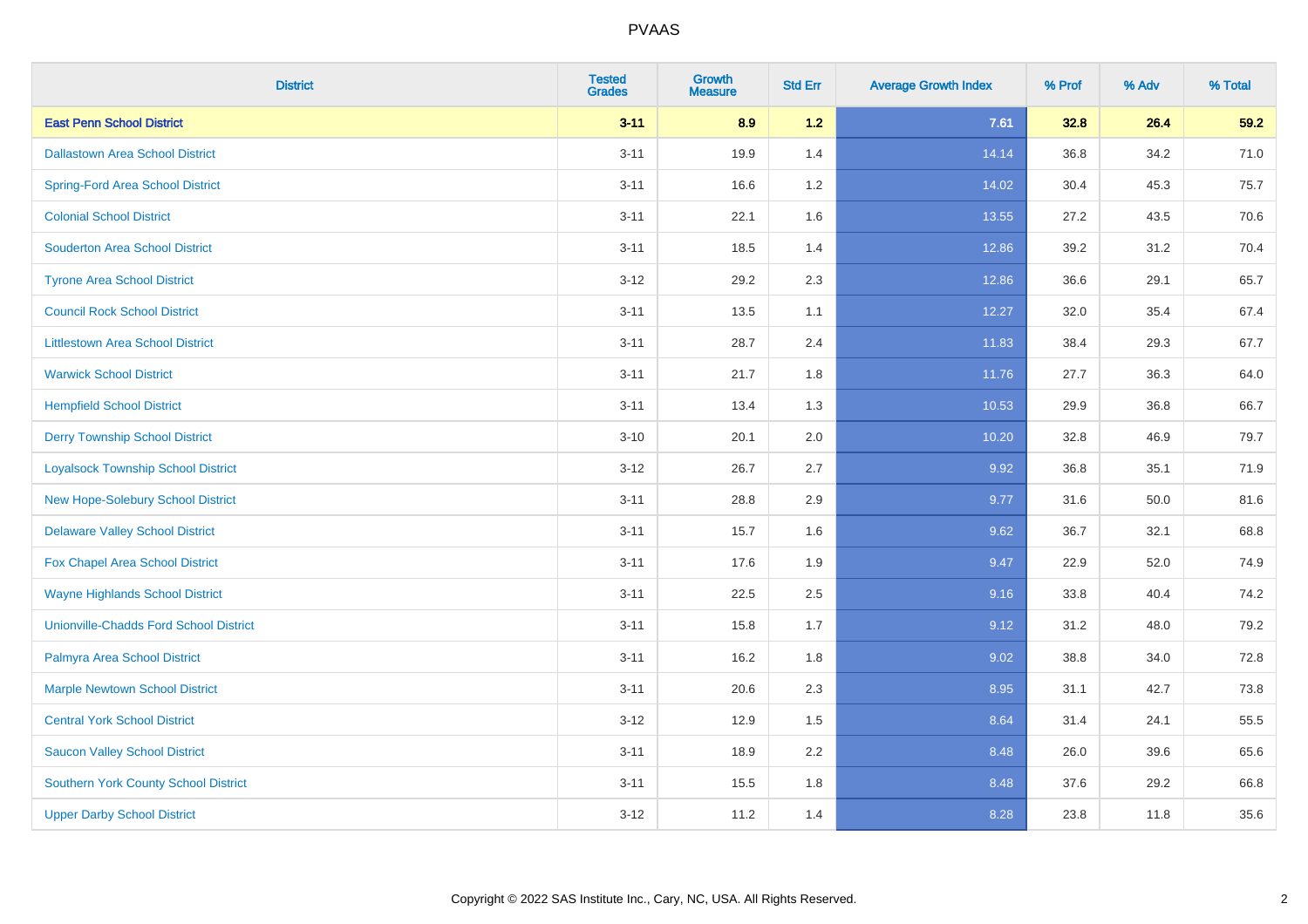| <b>District</b>                           | <b>Tested</b><br><b>Grades</b> | <b>Growth</b><br><b>Measure</b> | <b>Std Err</b> | <b>Average Growth Index</b> | % Prof | % Adv | % Total |
|-------------------------------------------|--------------------------------|---------------------------------|----------------|-----------------------------|--------|-------|---------|
| <b>East Penn School District</b>          | $3 - 11$                       | 8.9                             | 1.2            | 7.61                        | 32.8   | 26.4  | 59.2    |
| <b>Collegium Charter School</b>           | $3 - 10$                       | 21.2                            | 2.6            | 8.18                        | 25.4   | 16.4  | 41.8    |
| <b>Peters Township School District</b>    | $3 - 11$                       | 14.1                            | 1.7            | 8.16                        | 35.2   | 41.6  | 76.8    |
| <b>Upper Saint Clair School District</b>  | $3 - 11$                       | 13.8                            | 1.8            | 7.86                        | 32.2   | 44.5  | 76.7    |
| <b>Mifflin County School District</b>     | $3 - 11$                       | 12.3                            | 1.6            | 7.69                        | 35.1   | 15.1  | 50.3    |
| <b>East Penn School District</b>          | $3 - 11$                       | 8.9                             | 1.2            | 7.61                        | 32.8   | 26.4  | 59.2    |
| <b>Manheim Township School District</b>   | $3 - 12$                       | 10.9                            | 1.5            | 7.51                        | 30.9   | 31.0  | 61.9    |
| <b>Mountain View School District</b>      | $3 - 11$                       | 24.2                            | 3.4            | 7.20                        | 45.8   | 37.3  | 83.0    |
| <b>Danville Area School District</b>      | $3 - 11$                       | 18.4                            | 2.6            | 7.19                        | 32.0   | 46.1  | 78.1    |
| <b>Upper Merion Area School District</b>  | $3 - 11$                       | 14.0                            | 2.0            | 7.15                        | 34.4   | 32.6  | 67.0    |
| <b>Whitehall-Coplay School District</b>   | $3 - 11$                       | 11.8                            | 1.7            | 7.06                        | 32.3   | 21.7  | 54.0    |
| <b>Camp Hill School District</b>          | $3 - 12$                       | 20.7                            | 2.9            | 7.00                        | 32.3   | 41.4  | 73.7    |
| <b>Methacton School District</b>          | $3 - 11$                       | 11.0                            | 1.6            | 6.94                        | 36.0   | 33.6  | 69.6    |
| <b>Millcreek Township School District</b> | $3 - 11$                       | 9.1                             | 1.4            | 6.61                        | 34.5   | 30.1  | 64.6    |
| <b>Neshaminy School District</b>          | $3 - 11$                       | $8.6\,$                         | 1.3            | 6.56                        | 31.3   | 23.9  | 55.2    |
| <b>Manheim Central School District</b>    | $3 - 11$                       | 12.8                            | 2.0            | 6.52                        | 27.8   | 35.4  | 63.2    |
| <b>Cocalico School District</b>           | $3 - 11$                       | 12.3                            | 1.9            | 6.48                        | 28.2   | 32.3  | 60.5    |
| <b>Armstrong School District</b>          | $3 - 11$                       | 9.8                             | 1.6            | 6.22                        | 32.8   | 24.6  | 57.4    |
| <b>Tuscarora School District</b>          | $3 - 11$                       | 13.4                            | 2.2            | 6.20                        | 37.1   | 26.3  | 63.4    |
| <b>Franklin Regional School District</b>  | $3 - 11$                       | 11.3                            | 1.8            | 6.13                        | 30.0   | 35.0  | 65.0    |
| <b>Agora Cyber Charter School</b>         | $3 - 11$                       | 14.6                            | 2.4            | 6.03                        | 24.7   | 19.5  | 44.2    |
| <b>Indiana Area School District</b>       | $3 - 11$                       | 12.0                            | 2.0            | 5.98                        | 30.0   | 30.4  | 60.3    |
| <b>Punxsutawney Area School District</b>  | $3 - 11$                       | 15.8                            | 2.7            | 5.83                        | 18.6   | 29.0  | 47.6    |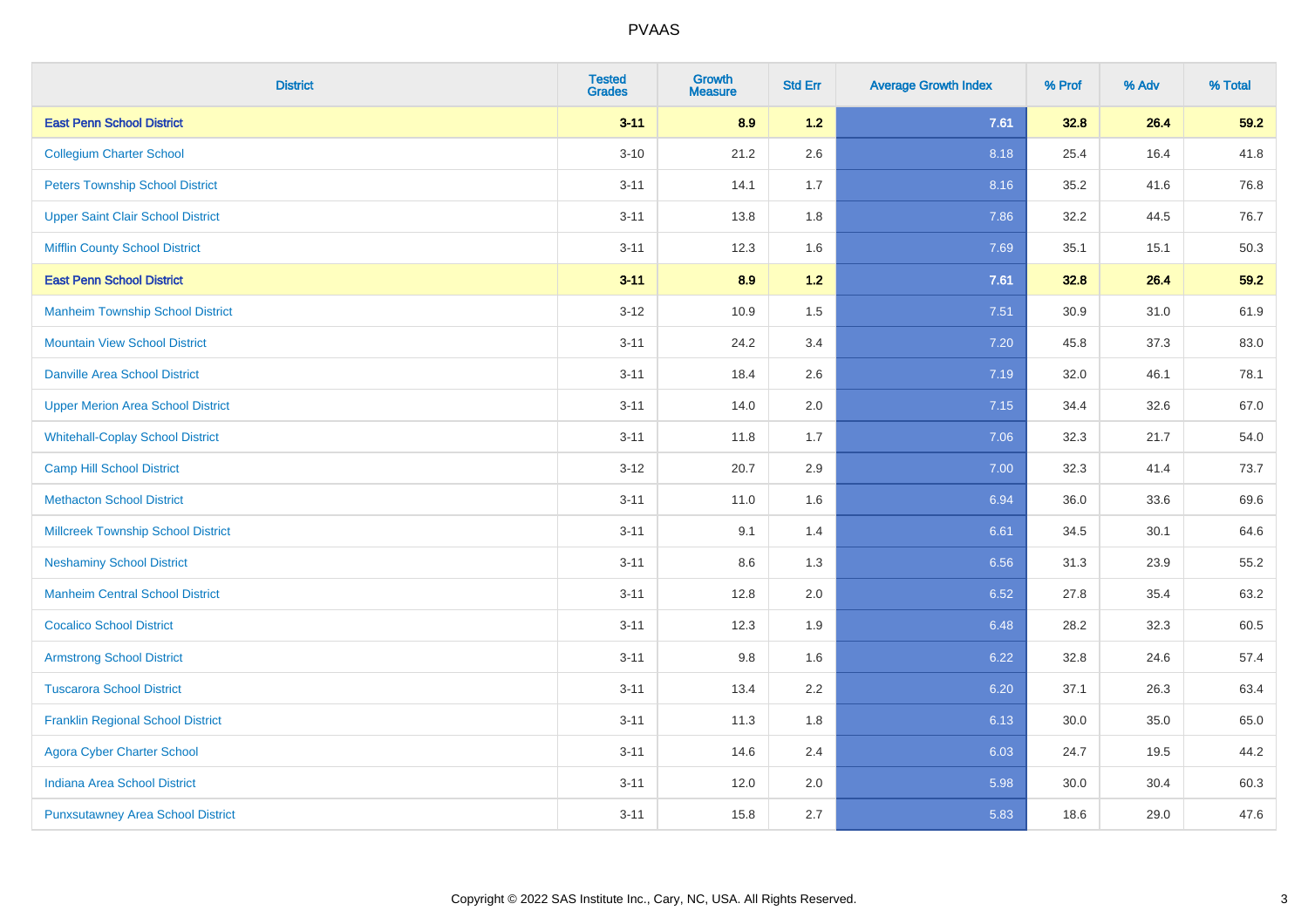| <b>District</b>                              | <b>Tested</b><br><b>Grades</b> | <b>Growth</b><br><b>Measure</b> | <b>Std Err</b> | <b>Average Growth Index</b> | % Prof | % Adv | % Total |
|----------------------------------------------|--------------------------------|---------------------------------|----------------|-----------------------------|--------|-------|---------|
| <b>East Penn School District</b>             | $3 - 11$                       | 8.9                             | $1.2$          | 7.61                        | 32.8   | 26.4  | 59.2    |
| <b>Blue Mountain School District</b>         | $3 - 10$                       | 12.2                            | 2.1            | 5.81                        | 30.7   | 26.1  | 56.8    |
| <b>Harbor Creek School District</b>          | $3 - 11$                       | 13.4                            | 2.3            | 5.80                        | 34.5   | 40.7  | 75.2    |
| <b>Pequea Valley School District</b>         | $3 - 11$                       | 18.0                            | 3.1            | 5.74                        | 29.2   | 37.5  | 66.7    |
| Lampeter-Strasburg School District           | $3 - 12$                       | 11.0                            | 1.9            | 5.69                        | 35.4   | 32.3  | 67.7    |
| <b>Hermitage School District</b>             | $3-12$                         | 14.0                            | 2.5            | 5.59                        | 34.0   | 27.0  | 61.0    |
| <b>Pine-Richland School District</b>         | $3 - 11$                       | 9.3                             | 1.7            | 5.56                        | 42.3   | 35.8  | 78.1    |
| Lake-Lehman School District                  | $3 - 11$                       | 14.9                            | 2.8            | 5.34                        | 25.8   | 22.5  | 48.3    |
| <b>Penns Valley Area School District</b>     | $3-12$                         | 14.1                            | 2.6            | 5.33                        | 29.6   | 23.3  | 52.9    |
| <b>Avon Grove School District</b>            | $3 - 10$                       | $7.6\,$                         | 1.4            | 5.29                        | 33.7   | 33.2  | 67.0    |
| <b>Cornwall-Lebanon School District</b>      | $3 - 11$                       | 8.2                             | 1.6            | 5.24                        | 28.0   | 20.5  | 48.6    |
| <b>West Branch Area School District</b>      | $3 - 11$                       | 17.0                            | 3.3            | 5.20                        | 47.1   | 19.1  | 66.2    |
| <b>Fleetwood Area School District</b>        | $3 - 10$                       | 10.4                            | 2.0            | 5.19                        | 31.7   | 25.8  | 57.5    |
| <b>Pennridge School District</b>             | $3 - 10$                       | 7.4                             | 1.5            | 5.10                        | 32.0   | 27.6  | 59.6    |
| Pen Argyl Area School District               | $3 - 12$                       | 12.8                            | 2.5            | 5.10                        | 28.5   | 23.8  | 52.3    |
| <b>Berlin Brothersvalley School District</b> | $3 - 11$                       | 19.6                            | 4.0            | 4.93                        | 28.3   | 41.3  | 69.6    |
| <b>Easton Area School District</b>           | $3-12$                         | 6.3                             | 1.3            | 4.91                        | 24.1   | 13.0  | 37.1    |
| <b>Quaker Valley School District</b>         | $3 - 11$                       | 12.2                            | 2.5            | 4.90                        | 39.5   | 26.4  | 65.9    |
| <b>Belle Vernon Area School District</b>     | $3 - 11$                       | 11.1                            | 2.3            | 4.88                        | 31.6   | 25.4  | 57.1    |
| <b>Lehighton Area School District</b>        | $3 - 11$                       | 11.4                            | 2.4            | 4.84                        | 30.5   | 24.9  | 55.3    |
| <b>Iroquois School District</b>              | $3 - 11$                       | 13.6                            | 2.8            | 4.83                        | 33.3   | 16.0  | 49.4    |
| <b>Penn Manor School District</b>            | $3 - 11$                       | 7.1                             | 1.5            | 4.82                        | 26.7   | 20.5  | 47.2    |
| <b>Lakeland School District</b>              | $3 - 11$                       | 13.3                            | 2.8            | 4.80                        | 22.2   | 21.2  | 43.4    |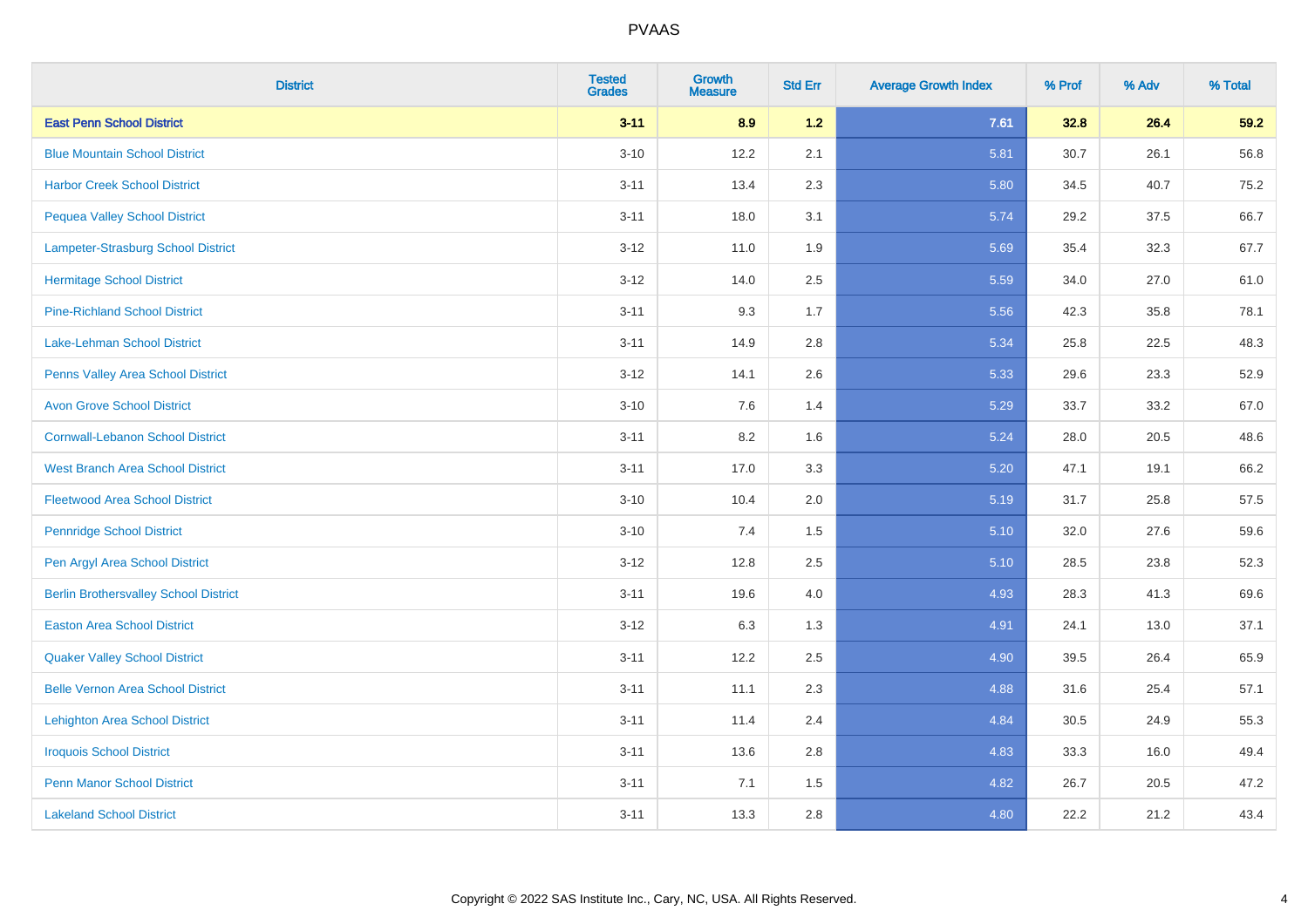| <b>District</b>                                | <b>Tested</b><br><b>Grades</b> | <b>Growth</b><br><b>Measure</b> | <b>Std Err</b> | <b>Average Growth Index</b> | % Prof | % Adv | % Total |
|------------------------------------------------|--------------------------------|---------------------------------|----------------|-----------------------------|--------|-------|---------|
| <b>East Penn School District</b>               | $3 - 11$                       | 8.9                             | 1.2            | 7.61                        | 32.8   | 26.4  | 59.2    |
| <b>West Perry School District</b>              | $3 - 11$                       | 11.0                            | 2.3            | 4.76                        | 26.9   | 20.5  | 47.4    |
| <b>Stroudsburg Area School District</b>        | $3 - 11$                       | 7.5                             | 1.6            | 4.70                        | 30.4   | 18.3  | 48.7    |
| Northern York County School District           | $3 - 11$                       | 8.4                             | 1.8            | 4.63                        | 24.3   | 23.1  | 47.4    |
| <b>Conewago Valley School District</b>         | $3 - 12$                       | 7.6                             | 1.7            | 4.46                        | 41.3   | 19.4  | 60.6    |
| <b>Montrose Area School District</b>           | $3 - 10$                       | 12.3                            | 2.8            | 4.41                        | 37.8   | 28.9  | 66.7    |
| <b>Pennsbury School District</b>               | $3 - 11$                       | 5.6                             | 1.3            | 4.38                        | 37.7   | 27.7  | 65.4    |
| <b>Lower Moreland Township School District</b> | $3 - 11$                       | 8.7                             | 2.0            | 4.35                        | 38.2   | 33.2  | 71.4    |
| <b>West Allegheny School District</b>          | $3 - 12$                       | 8.6                             | 2.0            | 4.34                        | 37.3   | 27.2  | 64.5    |
| <b>Coudersport Area School District</b>        | $3 - 11$                       | 14.8                            | 3.4            | 4.33                        | 34.7   | 28.0  | 62.7    |
| Maritime Academy Charter School                | $3 - 10$                       | 13.2                            | 3.1            | 4.29                        | 24.0   | 1.3   | 25.3    |
| <b>Wallenpaupack Area School District</b>      | $3 - 11$                       | 8.8                             | 2.1            | 4.28                        | 28.5   | 18.9  | 47.4    |
| Pennsylvania Leadership Charter School         | $3 - 11$                       | 8.0                             | 1.9            | 4.22                        | 33.1   | 27.8  | 60.9    |
| <b>Elizabethtown Area School District</b>      | $3 - 12$                       | 7.1                             | 1.7            | 4.19                        | 36.4   | 27.6  | 64.0    |
| <b>Laurel School District</b>                  | $3 - 11$                       | 13.0                            | 3.1            | 4.19                        | 30.3   | 15.7  | 46.1    |
| <b>Valley View School District</b>             | $3 - 11$                       | 9.3                             | 2.2            | 4.18                        | 26.6   | 23.1  | 49.7    |
| <b>Ephrata Area School District</b>            | $3 - 11$                       | $6.8\,$                         | 1.7            | 4.08                        | 31.6   | 17.1  | 48.8    |
| Downingtown Area School District               | $3 - 11$                       | 4.4                             | 1.1            | 4.06                        | 30.1   | 32.0  | 62.2    |
| <b>Radnor Township School District</b>         | $3 - 12$                       | 7.5                             | 1.9            | 4.03                        | 33.0   | 38.3  | 71.3    |
| <b>Abington Heights School District</b>        | $3 - 11$                       | 6.7                             | 1.7            | 4.00                        | 33.8   | 31.7  | 65.5    |
| <b>Phoenixville Area School District</b>       | $3 - 11$                       | 7.3                             | 1.8            | 3.96                        | 32.3   | 27.6  | 59.8    |
| <b>Dallas School District</b>                  | $3 - 11$                       | 8.1                             | 2.1            | 3.87                        | 32.4   | 22.4  | 54.8    |
| <b>Warrior Run School District</b>             | $3 - 11$                       | 10.5                            | 2.7            | 3.86                        | 34.1   | 16.8  | 50.9    |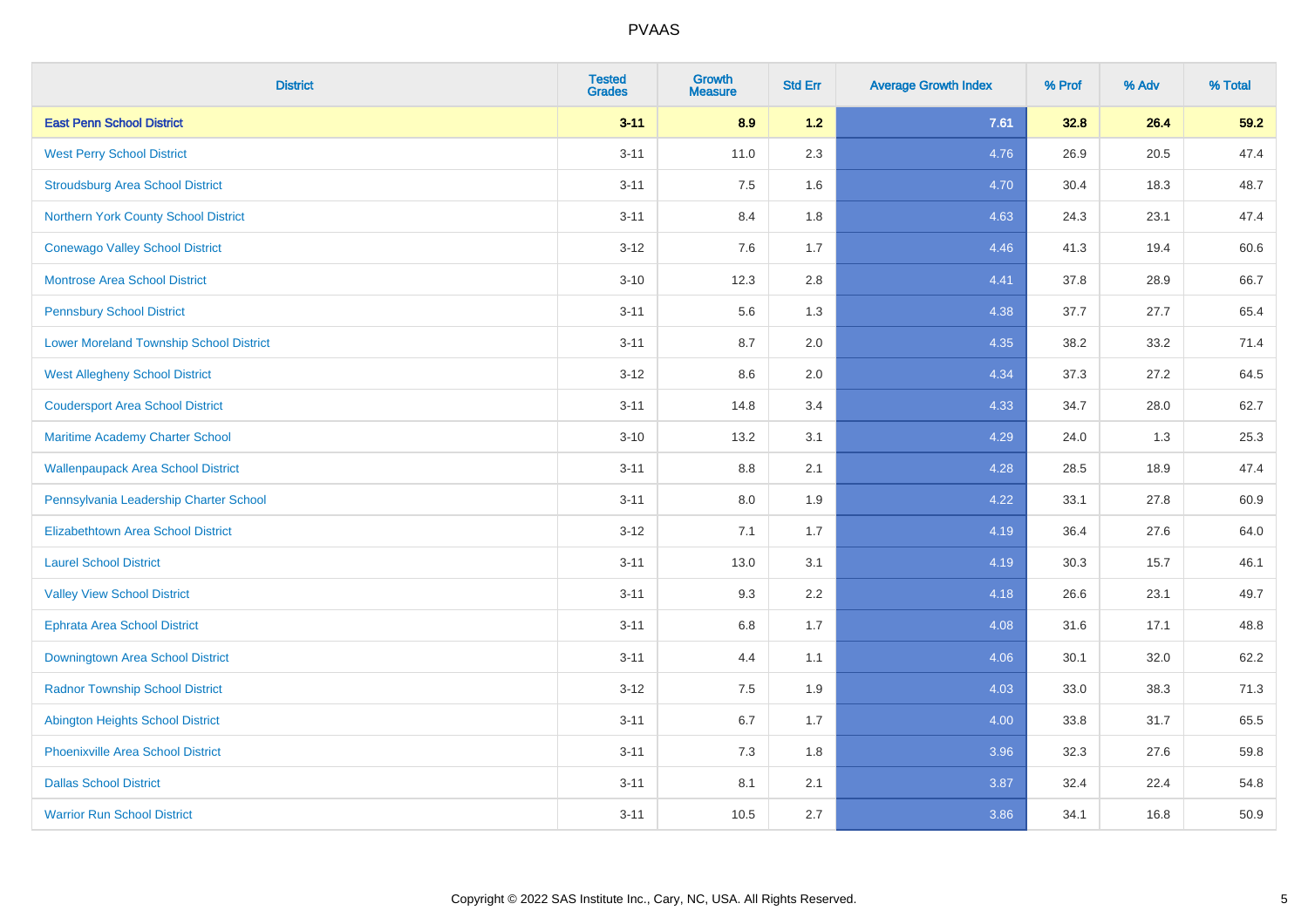| <b>District</b>                            | <b>Tested</b><br><b>Grades</b> | <b>Growth</b><br><b>Measure</b> | <b>Std Err</b> | <b>Average Growth Index</b> | % Prof | % Adv | % Total  |
|--------------------------------------------|--------------------------------|---------------------------------|----------------|-----------------------------|--------|-------|----------|
| <b>East Penn School District</b>           | $3 - 11$                       | 8.9                             | 1.2            | 7.61                        | 32.8   | 26.4  | 59.2     |
| <b>Hazleton Area School District</b>       | $3 - 11$                       | $6.0\,$                         | 1.6            | 3.85                        | 20.5   | 9.0   | 29.5     |
| <b>Juniata County School District</b>      | $3 - 12$                       | 7.7                             | 2.0            | 3.81                        | 22.9   | 18.9  | 41.8     |
| <b>Hampton Township School District</b>    | $3 - 11$                       | 7.4                             | 2.0            | 3.79                        | 37.9   | 39.2  | 77.0     |
| <b>Dover Area School District</b>          | $3 - 12$                       | 7.1                             | 1.9            | 3.78                        | 33.0   | 18.7  | 51.7     |
| <b>Spring Cove School District</b>         | $3 - 11$                       | 9.1                             | 2.4            | 3.77                        | 31.8   | 25.4  | 57.1     |
| <b>Reading School District</b>             | $3 - 11$                       | 4.3                             | 1.2            | 3.71                        | 16.8   | 6.0   | 22.8     |
| <b>William Penn School District</b>        | $3 - 12$                       | 7.0                             | 1.9            | 3.61                        | 14.0   | 7.2   | 21.3     |
| <b>Tredyffrin-Easttown School District</b> | $3 - 10$                       | 8.7                             | 2.4            | 3.57                        | 35.2   | 35.8  | 71.0     |
| Oil City Area School District              | $3 - 11$                       | 8.6                             | 2.4            | 3.56                        | 29.1   | 13.1  | 42.2     |
| <b>York Suburban School District</b>       | $3 - 11$                       | 7.4                             | 2.1            | 3.55                        | 24.9   | 31.2  | 56.1     |
| <b>North Pocono School District</b>        | $3 - 11$                       | 13.1                            | 3.7            | 3.54                        | 31.4   | 33.3  | 64.7     |
| <b>Mars Area School District</b>           | $3 - 10$                       | 6.6                             | 1.9            | 3.45                        | 36.7   | 32.4  | 69.1     |
| <b>Fairview School District</b>            | $3 - 11$                       | 8.3                             | 2.4            | 3.43                        | 41.9   | 34.9  | 76.7     |
| <b>Wilmington Area School District</b>     | $3 - 11$                       | 11.1                            | 3.3            | 3.37                        | 29.8   | 26.2  | 56.0     |
| <b>Conrad Weiser Area School District</b>  | $3 - 11$                       | 7.1                             | 2.1            | 3.34                        | 28.2   | 14.4  | 42.6     |
| <b>Bellefonte Area School District</b>     | $3 - 11$                       | 6.7                             | 2.0            | 3.34                        | 28.8   | 21.5  | $50.2\,$ |
| <b>Kutztown Area School District</b>       | $3 - 12$                       | 9.3                             | 2.8            | 3.34                        | 38.5   | 14.6  | 53.2     |
| South Fayette Township School District     | $3 - 11$                       | $6.0\,$                         | 1.8            | 3.33                        | 32.2   | 38.3  | 70.5     |
| <b>Steel Valley School District</b>        | $3 - 11$                       | 11.1                            | 3.3            | 3.33                        | 34.8   | 10.1  | 44.9     |
| Upper Dauphin Area School District         | $3 - 11$                       | 16.5                            | 5.1            | 3.26                        | 37.5   | 26.8  | 64.3     |
| <b>Penncrest School District</b>           | $3 - 11$                       | 6.0                             | 1.9            | 3.24                        | 31.1   | 16.9  | 48.0     |
| <b>Apollo-Ridge School District</b>        | $3 - 12$                       | 9.5                             | 3.0            | 3.23                        | 34.0   | 9.4   | 43.4     |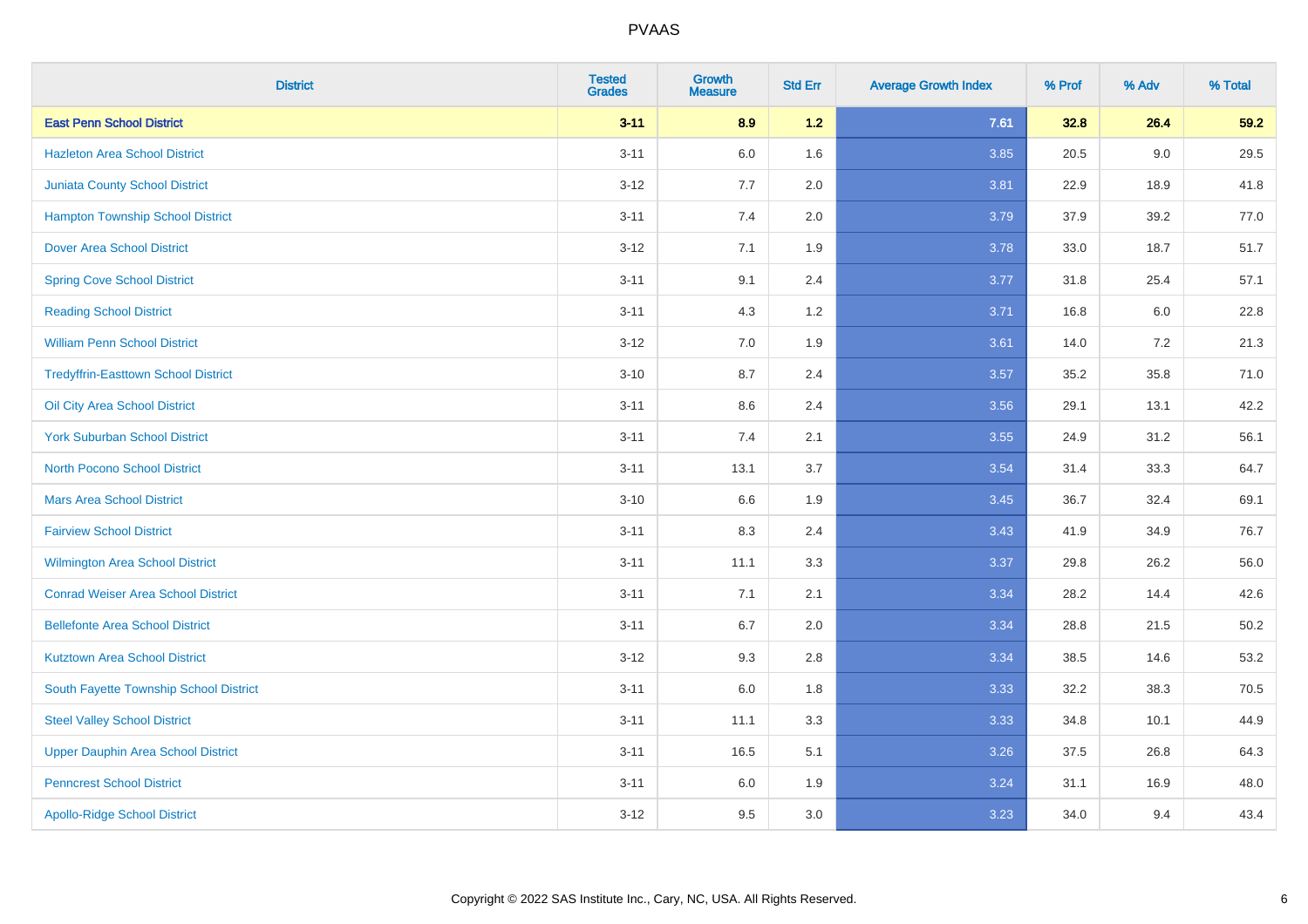| <b>District</b>                                    | <b>Tested</b><br><b>Grades</b> | <b>Growth</b><br><b>Measure</b> | <b>Std Err</b> | <b>Average Growth Index</b> | % Prof | % Adv | % Total |
|----------------------------------------------------|--------------------------------|---------------------------------|----------------|-----------------------------|--------|-------|---------|
| <b>East Penn School District</b>                   | $3 - 11$                       | 8.9                             | $1.2$          | 7.61                        | 32.8   | 26.4  | 59.2    |
| <b>Avon Grove Charter School</b>                   | $3 - 11$                       | 9.8                             | 3.1            | 3.18                        | 32.4   | 26.0  | 58.4    |
| 21st Century Cyber Charter School                  | $6 - 12$                       | 6.6                             | 2.1            | 3.16                        | 29.0   | 21.8  | 50.8    |
| <b>Greenwood School District</b>                   | $3 - 11$                       | 11.3                            | 3.6            | 3.14                        | 31.2   | 32.8  | 63.9    |
| Capital Area School for the Arts Charter School    | $9 - 11$                       | 14.2                            | 4.5            | 3.13                        | 27.5   | 30.0  | 57.5    |
| <b>Kane Area School District</b>                   | $3 - 10$                       | 8.8                             | 2.9            | 3.07                        | 31.4   | 19.8  | 51.2    |
| <b>Upper Perkiomen School District</b>             | $3 - 11$                       | 5.7                             | 1.9            | 3.04                        | 25.4   | 19.9  | 45.4    |
| <b>Lower Dauphin School District</b>               | $3 - 11$                       | 5.3                             | 1.8            | 3.03                        | 30.6   | 26.8  | 57.5    |
| Allegheny-Clarion Valley School District           | $3 - 10$                       | 12.3                            | 4.1            | 3.03                        | 33.3   | 19.0  | 52.4    |
| <b>Line Mountain School District</b>               | $3 - 11$                       | 11.7                            | 3.9            | 3.01                        | 40.4   | 42.3  | 82.7    |
| <b>Bald Eagle Area School District</b>             | $3 - 11$                       | 7.6                             | 2.5            | 3.00                        | 31.6   | 15.6  | 47.3    |
| <b>Canton Area School District</b>                 | $3 - 11$                       | 8.4                             | 2.9            | 2.92                        | 13.8   | 23.0  | 36.8    |
| South Butler County School District                | $3 - 10$                       | 6.3                             | 2.2            | 2.80                        | 37.8   | 19.2  | 57.0    |
| <b>Great Valley School District</b>                | $3 - 11$                       | 5.4                             | 2.0            | 2.77                        | 33.8   | 33.5  | 67.3    |
| <b>Donegal School District</b>                     | $3 - 12$                       | 5.9                             | 2.2            | 2.72                        | 34.1   | 23.1  | 57.2    |
| <b>Tamaqua Area School District</b>                | $3 - 12$                       | 6.5                             | 2.4            | 2.72                        | 34.3   | 17.5  | 51.8    |
| <b>Crawford Central School District</b>            | $3 - 11$                       | 5.7                             | 2.1            | 2.71                        | 26.4   | 15.8  | 42.1    |
| Saint Marys Area School District                   | $3 - 11$                       | 6.0                             | 2.2            | 2.69                        | 35.4   | 18.3  | 53.7    |
| <b>Bedford Area School District</b>                | $3 - 11$                       | 6.4                             | 2.4            | 2.68                        | 31.0   | 20.6  | 51.6    |
| <b>Commonwealth Charter Academy Charter School</b> | $3 - 10$                       | 4.2                             | 1.6            | 2.68                        | 27.0   | 15.6  | 42.5    |
| <b>Palisades School District</b>                   | $3 - 11$                       | 7.7                             | 2.9            | 2.66                        | 27.8   | 20.3  | 48.1    |
| Northern Tioga School District                     | $3 - 12$                       | 6.8                             | 2.6            | 2.64                        | 25.0   | 16.9  | 41.9    |
| <b>Homer-Center School District</b>                | $3 - 11$                       | 8.8                             | 3.5            | 2.53                        | 38.0   | 17.7  | 55.8    |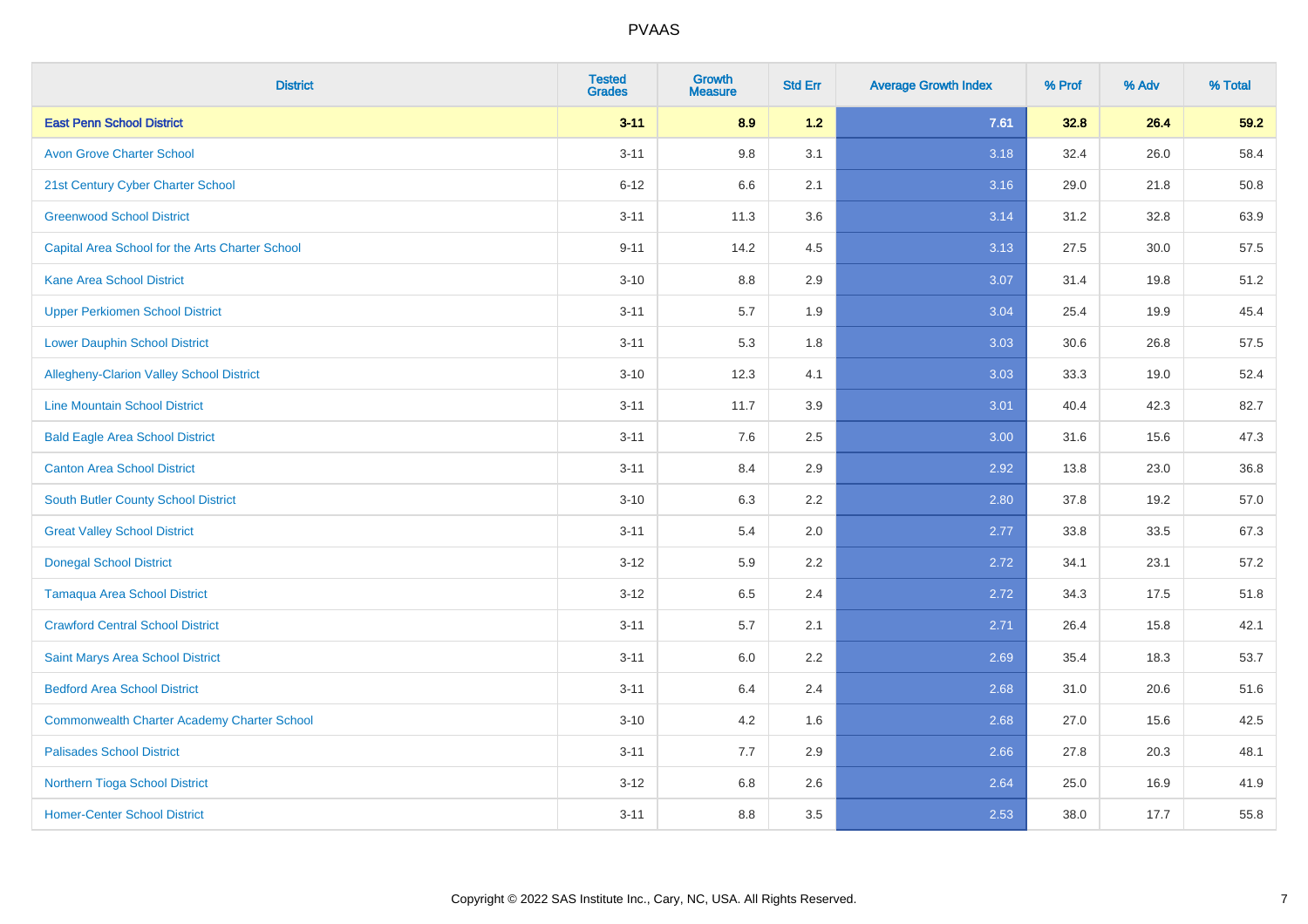| <b>District</b>                                | <b>Tested</b><br><b>Grades</b> | <b>Growth</b><br><b>Measure</b> | <b>Std Err</b> | <b>Average Growth Index</b> | % Prof | % Adv | % Total |
|------------------------------------------------|--------------------------------|---------------------------------|----------------|-----------------------------|--------|-------|---------|
| <b>East Penn School District</b>               | $3 - 11$                       | 8.9                             | 1.2            | 7.61                        | 32.8   | 26.4  | 59.2    |
| Northern Lehigh School District                | $3 - 12$                       | 6.1                             | 2.5            | 2.42                        | 21.4   | 18.0  | 39.3    |
| <b>Bentworth School District</b>               | $3 - 11$                       | 7.0                             | 3.0            | 2.36                        | 26.6   | 17.0  | 43.6    |
| <b>Red Lion Area School District</b>           | $3 - 11$                       | 4.5                             | 1.9            | 2.31                        | 32.3   | 21.5  | 53.8    |
| Huntingdon Area School District                | $3 - 11$                       | 5.8                             | 2.6            | 2.28                        | 27.8   | 17.4  | 45.2    |
| <b>Brandywine Heights Area School District</b> | $3 - 11$                       | 5.8                             | 2.6            | 2.27                        | 27.7   | 28.6  | 56.2    |
| East Pennsboro Area School District            | $3 - 11$                       | 4.8                             | 2.1            | 2.26                        | 36.8   | 16.9  | 53.7    |
| <b>Wallingford-Swarthmore School District</b>  | $3 - 10$                       | 5.0                             | 2.2            | 2.25                        | 33.3   | 37.1  | 70.4    |
| <b>Glendale School District</b>                | $3 - 10$                       | 7.9                             | 3.5            | 2.25                        | 42.6   | 9.3   | 51.8    |
| <b>Blue Ridge School District</b>              | $3 - 11$                       | 8.3                             | 3.7            | 2.24                        | 29.6   | 9.3   | 38.9    |
| <b>Mastery Charter School - Hardy Williams</b> | $3 - 11$                       | 6.6                             | 3.0            | 2.21                        | 24.7   | 1.2   | 25.9    |
| <b>Brookville Area School District</b>         | $3 - 11$                       | 6.8                             | 3.1            | 2.19                        | 46.1   | 14.6  | 60.7    |
| <b>Mckeesport Area School District</b>         | $3 - 12$                       | 4.6                             | 2.2            | 2.14                        | 21.1   | 4.4   | 25.5    |
| <b>Muncy School District</b>                   | $3 - 11$                       | 6.9                             | 3.3            | 2.12                        | 37.6   | 18.8  | 56.4    |
| Northeastern York School District              | $3 - 11$                       | 3.8                             | 1.8            | 2.11                        | 32.7   | 21.0  | 53.7    |
| Northampton Area School District               | $3 - 11$                       | 3.2                             | 1.5            | 2.05                        | 29.8   | 17.9  | 47.7    |
| <b>Keystone Central School District</b>        | $3 - 11$                       | 3.6                             | 1.8            | 2.04                        | 27.1   | 14.6  | 41.8    |
| <b>Benton Area School District</b>             | $3 - 10$                       | 8.1                             | 4.0            | 2.01                        | 35.7   | 28.6  | 64.3    |
| Pennsylvania Distance Learning Charter School  | $3 - 12$                       | 6.8                             | 3.4            | 1.99                        | 19.8   | 6.2   | 25.9    |
| <b>South Middleton School District</b>         | $3 - 11$                       | 4.4                             | 2.2            | 1.95                        | 31.1   | 16.4  | 47.5    |
| <b>Oswayo Valley School District</b>           | $3-12$                         | 9.9                             | 5.1            | 1.93                        | 26.5   | 44.1  | 70.6    |
| <b>Spring Grove Area School District</b>       | $3 - 11$                       | 3.9                             | 2.0            | 1.90                        | 30.0   | 23.0  | 53.0    |
| <b>Eastern Lebanon County School District</b>  | $3 - 11$                       | 4.0                             | 2.1            | 1.89                        | 23.5   | 11.5  | 35.0    |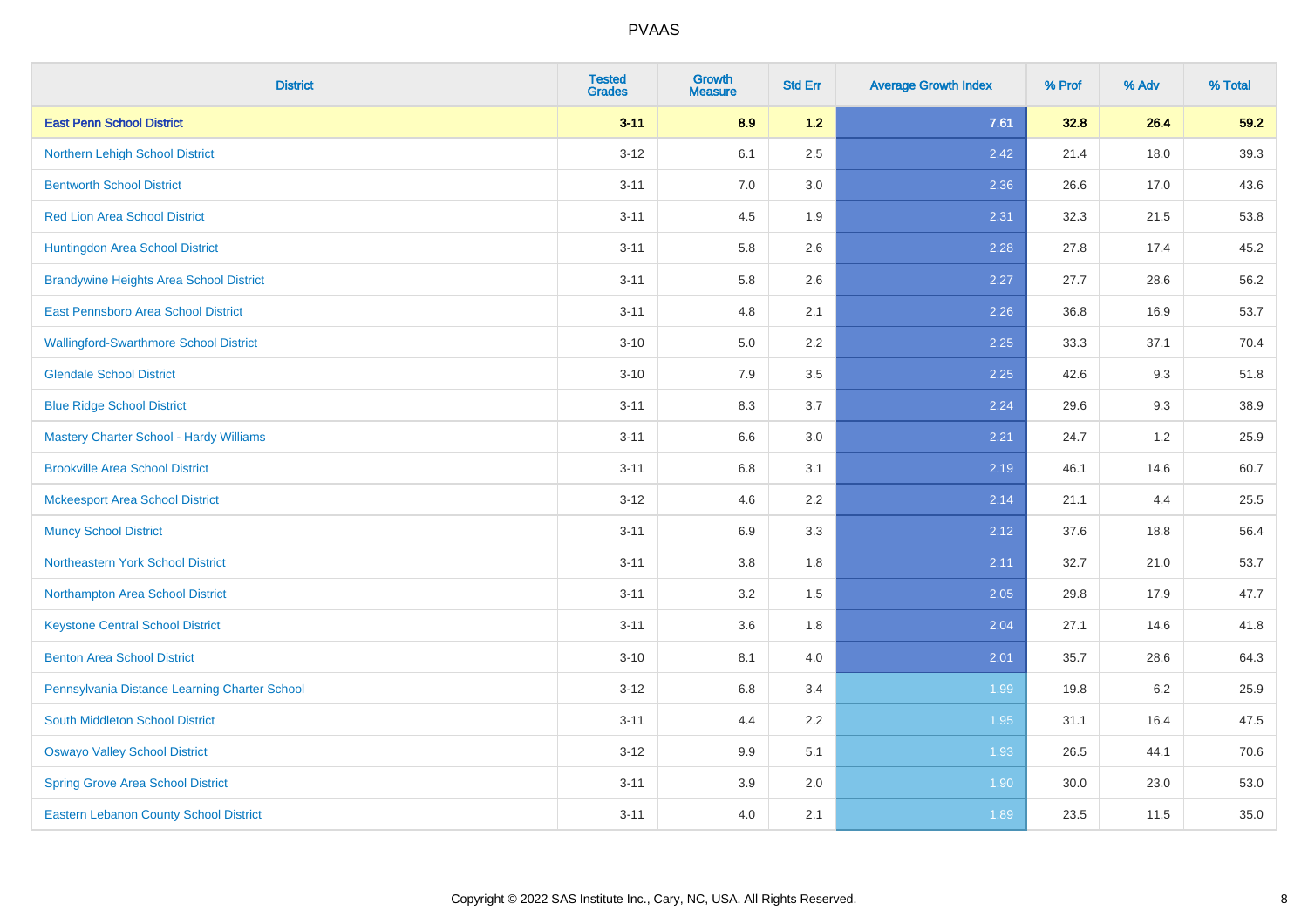| <b>District</b>                             | <b>Tested</b><br><b>Grades</b> | <b>Growth</b><br><b>Measure</b> | <b>Std Err</b> | <b>Average Growth Index</b> | % Prof | % Adv | % Total |
|---------------------------------------------|--------------------------------|---------------------------------|----------------|-----------------------------|--------|-------|---------|
| <b>East Penn School District</b>            | $3 - 11$                       | 8.9                             | 1.2            | 7.61                        | 32.8   | 26.4  | 59.2    |
| <b>United School District</b>               | $3 - 11$                       | 6.3                             | 3.3            | 1.89                        | 38.8   | 16.3  | 55.0    |
| <b>Perkiomen Valley School District</b>     | $3 - 11$                       | 2.7                             | 1.5            | 1.83                        | 35.0   | 25.3  | 60.3    |
| <b>Central Valley School District</b>       | $3 - 10$                       | 4.7                             | 2.6            | 1.83                        | 37.8   | 18.5  | 56.3    |
| <b>Sayre Area School District</b>           | $3 - 11$                       | 5.8                             | 3.2            | 1.81                        | 30.3   | 21.0  | 51.3    |
| Leechburg Area School District              | $3 - 11$                       | 7.0                             | 3.9            | 1.79                        | 37.7   | 4.9   | 42.6    |
| Mt Lebanon School District                  | $3 - 11$                       | 2.4                             | 1.3            | 1.79                        | 39.3   | 37.4  | 76.8    |
| <b>Wyalusing Area School District</b>       | $3 - 12$                       | 5.7                             | 3.2            | 1.78                        | 38.6   | 12.9  | 51.4    |
| <b>Multicultural Academy Charter School</b> | $9 - 11$                       | 6.0                             | 3.4            | 1.77                        | 12.3   | 0.0   | 12.3    |
| <b>Port Allegany School District</b>        | $3 - 11$                       | 6.5                             | 3.7            | 1.74                        | 26.4   | 11.3  | 37.7    |
| <b>Penn-Trafford School District</b>        | $3 - 11$                       | 2.9                             | 1.8            | 1.68                        | 46.3   | 26.2  | 72.5    |
| <b>West Shore School District</b>           | $3 - 12$                       | 2.2                             | 1.3            | 1.68                        | 31.8   | 15.2  | 47.1    |
| <b>Waynesboro Area School District</b>      | $3 - 12$                       | $3.0\,$                         | 1.8            | 1.67                        | 26.0   | 23.5  | 49.5    |
| Dr Robert Ketterer Charter School Inc       | $6 - 12$                       | 7.1                             | 4.3            | 1.66                        | 7.3    | 1.7   | 9.0     |
| <b>Halifax Area School District</b>         | $3 - 11$                       | 5.8                             | 3.5            | 1.64                        | 32.1   | 18.9  | 50.9    |
| <b>Salisbury Township School District</b>   | $3 - 11$                       | 5.8                             | 3.6            | 1.62                        | 24.4   | 12.6  | 37.0    |
| <b>Fort Leboeuf School District</b>         | $3 - 11$                       | 3.5                             | 2.2            | 1.58                        | 32.0   | 16.8  | 48.8    |
| <b>Gateway School District</b>              | $3 - 11$                       | 3.1                             | 2.0            | 1.55                        | 35.7   | 18.5  | 54.2    |
| <b>Smethport Area School District</b>       | $3 - 12$                       | 5.8                             | 3.8            | 1.52                        | 24.6   | 20.0  | 44.6    |
| <b>Northern Potter School District</b>      | $3 - 12$                       | $6.8\,$                         | 4.6            | 1.48                        | 30.6   | 11.1  | 41.7    |
| South Western School District               | $3 - 12$                       | 2.5                             | 1.7            | 1.48                        | 36.2   | 19.7  | 55.9    |
| Susquehanna Township School District        | $3 - 12$                       | 3.9                             | 2.7            | 1.45                        | 19.0   | 13.1  | 32.0    |
| <b>Conestoga Valley School District</b>     | $3 - 11$                       | 2.4                             | 1.7            | 1.43                        | 35.0   | 23.5  | 58.5    |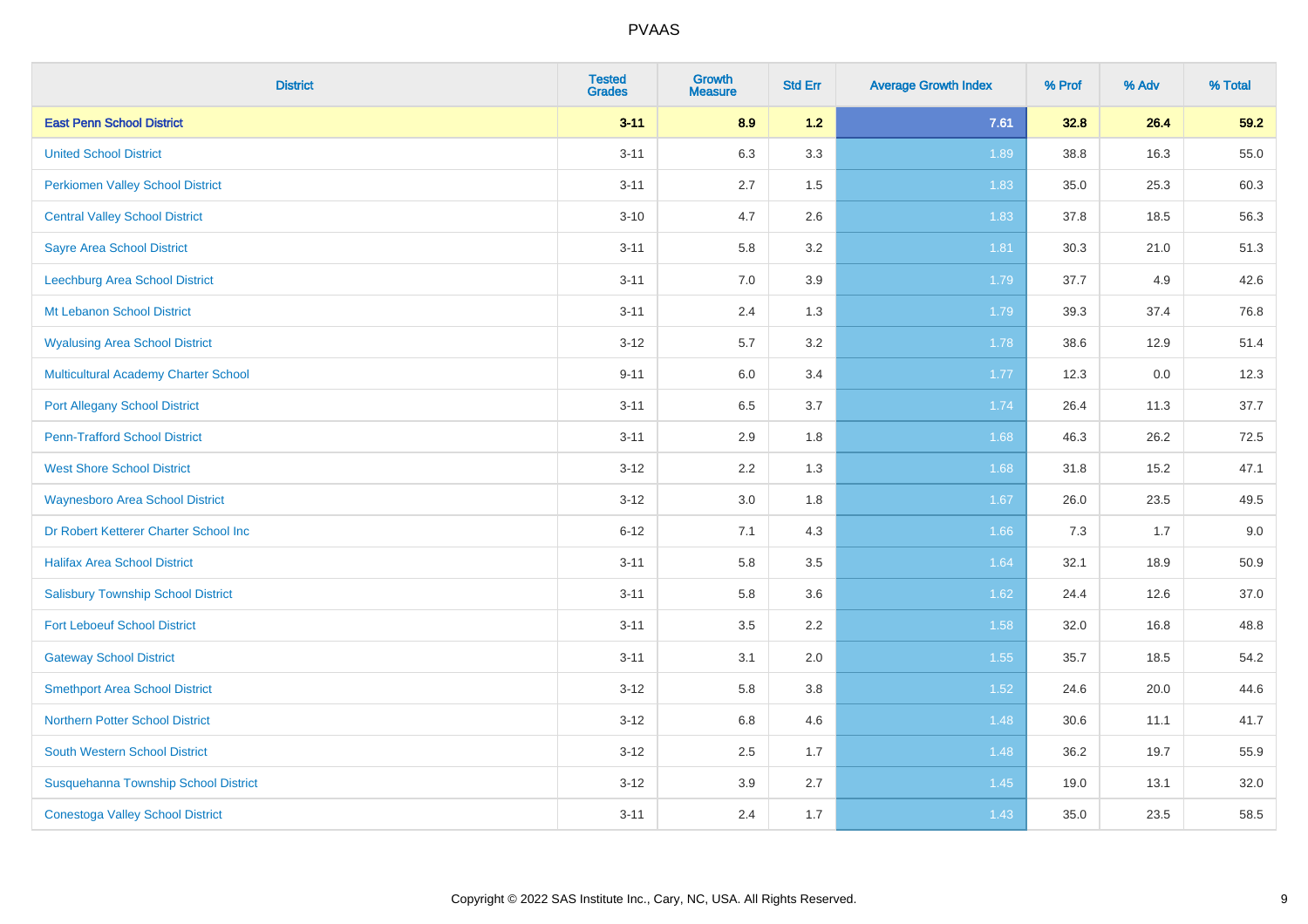| <b>District</b>                                | <b>Tested</b><br><b>Grades</b> | <b>Growth</b><br><b>Measure</b> | <b>Std Err</b> | <b>Average Growth Index</b> | % Prof | % Adv | % Total |
|------------------------------------------------|--------------------------------|---------------------------------|----------------|-----------------------------|--------|-------|---------|
| <b>East Penn School District</b>               | $3 - 11$                       | 8.9                             | 1.2            | 7.61                        | 32.8   | 26.4  | 59.2    |
| <b>Midd-West School District</b>               | $3 - 11$                       | 3.6                             | 2.6            | 1.42                        | 28.6   | 25.0  | 53.6    |
| <b>Western Wayne School District</b>           | $3 - 11$                       | 3.6                             | 2.6            | 1.39                        | 30.8   | 16.2  | 47.0    |
| <b>Conemaugh Township Area School District</b> | $3 - 12$                       | 4.8                             | 3.5            | 1.39                        | 30.9   | 27.8  | 58.8    |
| <b>Mastery Charter School - Thomas Campus</b>  | $3 - 10$                       | 7.9                             | 5.7            | 1.39                        | 12.5   | 0.0   | 12.5    |
| <b>Chestnut Ridge School District</b>          | $3 - 12$                       | 4.0                             | 2.9            | 1.38                        | 33.2   | 11.0  | 44.2    |
| Philipsburg-Osceola Area School District       | $3 - 11$                       | 4.1                             | 3.0            | 1.37                        | 22.5   | 16.2  | 38.8    |
| <b>Keystone School District</b>                | $3 - 11$                       | 7.8                             | 5.7            | 1.37                        | 35.0   | 45.0  | 80.0    |
| <b>Ringgold School District</b>                | $3 - 11$                       | 2.9                             | 2.2            | 1.32                        | 23.8   | 13.3  | 37.1    |
| Pennsylvania Virtual Charter School            | $3 - 11$                       | 4.4                             | 3.4            | 1.31                        | 29.8   | 21.2  | 51.0    |
| <b>Purchase Line School District</b>           | $3 - 12$                       | 4.3                             | 3.3            | 1.30                        | 32.3   | 9.0   | 41.4    |
| Johnsonburg Area School District               | $3 - 11$                       | $5.0\,$                         | 3.9            | 1.27                        | 35.5   | 11.8  | 47.4    |
| <b>Bloomsburg Area School District</b>         | $3 - 10$                       | 4.3                             | 3.4            | $1.26$                      | 36.5   | 20.6  | 57.1    |
| <b>Bellwood-Antis School District</b>          | $3 - 10$                       | 3.5                             | 2.8            | 1.24                        | 40.9   | 19.4  | 60.2    |
| <b>Upper Dublin School District</b>            | $3 - 12$                       | 2.1                             | 1.8            | 1.19                        | 34.7   | 30.0  | 64.7    |
| <b>Solanco School District</b>                 | $3 - 11$                       | 2.2                             | 1.8            | 1.18                        | 27.2   | 15.0  | 42.3    |
| <b>Newport School District</b>                 | $3 - 12$                       | 3.8                             | 3.3            | 1.17                        | 38.8   | 10.4  | 49.2    |
| People For People Charter School               | $3 - 12$                       | 6.4                             | 5.6            | 1.15                        | 2.4    | 0.0   | 2.4     |
| <b>Esperanza Cyber Charter School</b>          | $3 - 11$                       | 7.1                             | 6.1            | 1.15                        | 8.8    | 2.9   | 11.8    |
| <b>Southeast Delco School District</b>         | $3 - 10$                       | 3.9                             | 3.5            | 1.12                        | 18.6   | 3.4   | 22.0    |
| <b>Athens Area School District</b>             | $3 - 11$                       | 2.6                             | 2.3            | 1.11                        | 34.9   | 12.3  | 47.3    |
| <b>Haverford Township School District</b>      | $3 - 11$                       | 1.4                             | 1.4            | 1.05                        | 36.7   | 26.3  | 63.0    |
| <b>Bermudian Springs School District</b>       | $3 - 11$                       | 2.5                             | 2.4            | 1.05                        | 31.8   | 23.5  | 55.3    |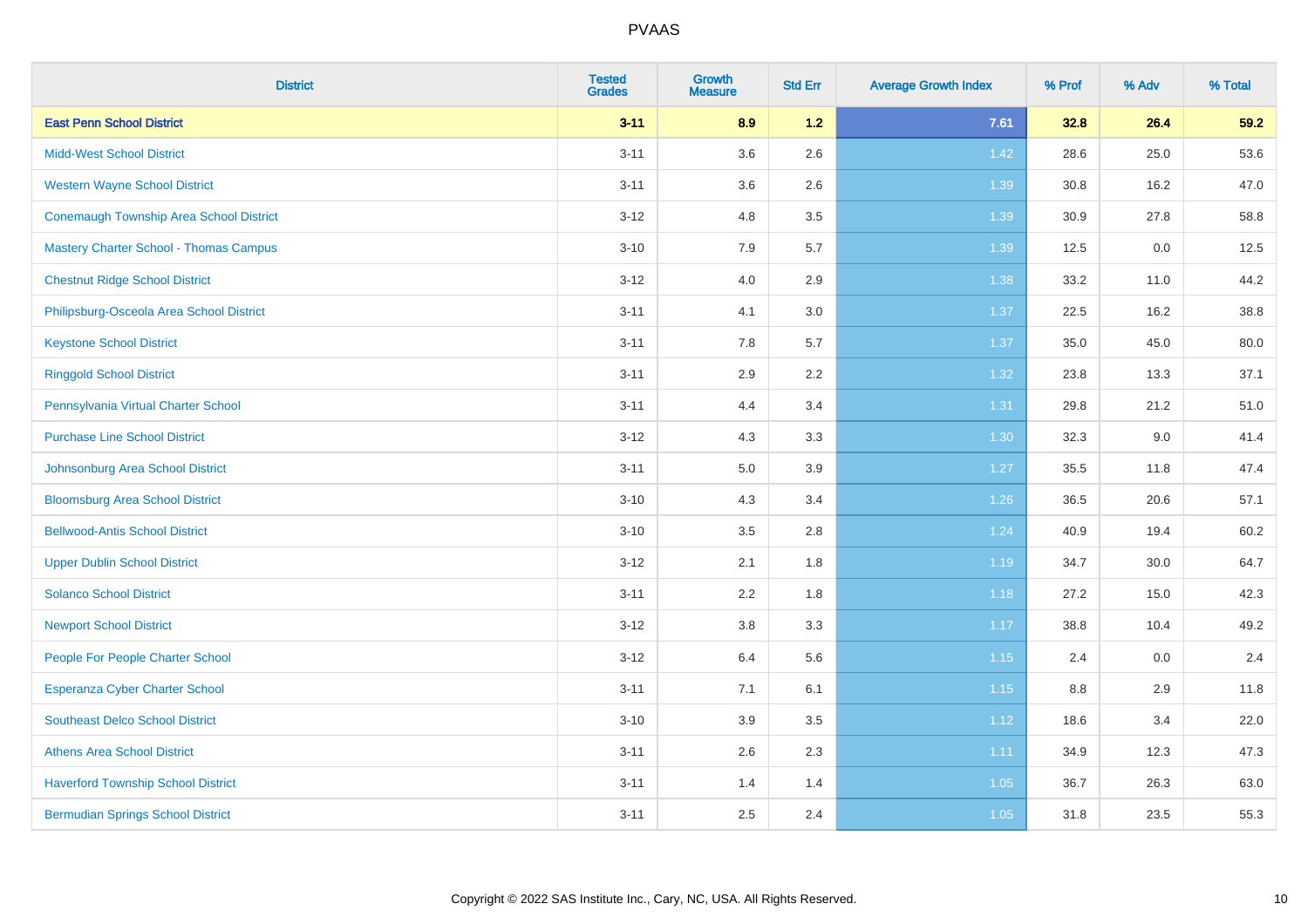| <b>District</b>                                 | <b>Tested</b><br><b>Grades</b> | <b>Growth</b><br><b>Measure</b> | <b>Std Err</b> | <b>Average Growth Index</b> | % Prof | % Adv   | % Total |
|-------------------------------------------------|--------------------------------|---------------------------------|----------------|-----------------------------|--------|---------|---------|
| <b>East Penn School District</b>                | $3 - 11$                       | 8.9                             | $1.2$          | 7.61                        | 32.8   | 26.4    | 59.2    |
| <b>Sharpsville Area School District</b>         | $3 - 11$                       | 3.8                             | 3.7            | 1.04                        | 41.1   | 23.2    | 64.3    |
| <b>Brownsville Area School District</b>         | $3 - 12$                       | 3.9                             | 3.8            | 1.04                        | 22.0   | 8.5     | 30.5    |
| Esperanza Academy Charter School                | $4 - 11$                       | 2.1                             | 2.1            | 1.01                        | 14.2   | $3.6\,$ | 17.8    |
| <b>Galeton Area School District</b>             | $3 - 11$                       | 5.4                             | 5.4            | 1.01                        | 33.3   | 22.2    | 55.6    |
| West Jefferson Hills School District            | $3 - 11$                       | 1.9                             | 1.9            | 0.99                        | 34.8   | 27.3    | 62.1    |
| <b>Centennial School District</b>               | $3 - 10$                       | 1.5                             | 1.5            | 0.98                        | 23.6   | 12.4    | 36.0    |
| <b>Eastern Lancaster County School District</b> | $3 - 12$                       | 2.9                             | 3.2            | 0.91                        | 35.2   | 36.4    | 71.6    |
| <b>Pottstown School District</b>                | $3 - 12$                       | 2.0                             | 2.2            | 0.88                        | 19.4   | 6.2     | 25.6    |
| Hope For Hyndman Charter School                 | $3 - 11$                       | 5.1                             | 5.8            | 0.88                        | 14.3   | 7.1     | 21.4    |
| <b>Clarion Area School District</b>             | $3 - 11$                       | 3.2                             | 3.7            | 0.88                        | 31.7   | 13.3    | 45.0    |
| Aspira Bilingual Cyber Charter School           | $3 - 11$                       | 5.1                             | 5.8            | 0.87                        | 4.8    | 0.0     | 4.8     |
| <b>Blackhawk School District</b>                | $3 - 11$                       | 2.0                             | 2.3            | 0.87                        | 34.6   | 20.7    | 55.3    |
| <b>Moon Area School District</b>                | $3 - 11$                       | 1.5                             | 1.8            | 0.86                        | 34.5   | 25.5    | 60.0    |
| North Clarion County School District            | $3 - 12$                       | 3.4                             | 4.1            | 0.83                        | 45.0   | 18.8    | 63.8    |
| <b>Penn-Delco School District</b>               | $3 - 11$                       | 1.3                             | 1.8            | 0.75                        | 26.5   | 12.6    | 39.1    |
| <b>School Lane Charter School</b>               | $3 - 11$                       | 2.6                             | 3.6            | 0.72                        | 23.1   | 18.7    | 41.8    |
| <b>Lewisburg Area School District</b>           | $3 - 11$                       | 1.7                             | 2.4            | 0.72                        | 35.9   | 35.9    | 71.8    |
| <b>Forest Hills School District</b>             | $3 - 11$                       | 1.8                             | 2.5            | 0.71                        | 28.8   | 10.3    | 39.1    |
| <b>Tunkhannock Area School District</b>         | $3 - 11$                       | 1.4                             | 2.0            | 0.71                        | 29.8   | 18.1    | 47.9    |
| <b>Mercer Area School District</b>              | $3 - 11$                       | 2.2                             | 3.1            | 0.70                        | 24.4   | 11.8    | 36.2    |
| <b>Springfield School District</b>              | $3 - 11$                       | 1.2                             | 1.7            | 0.69                        | 31.8   | 25.2    | 56.9    |
| <b>Williams Valley School District</b>          | $3 - 11$                       | 2.6                             | 3.7            | 0.69                        | 17.0   | 5.1     | 22.0    |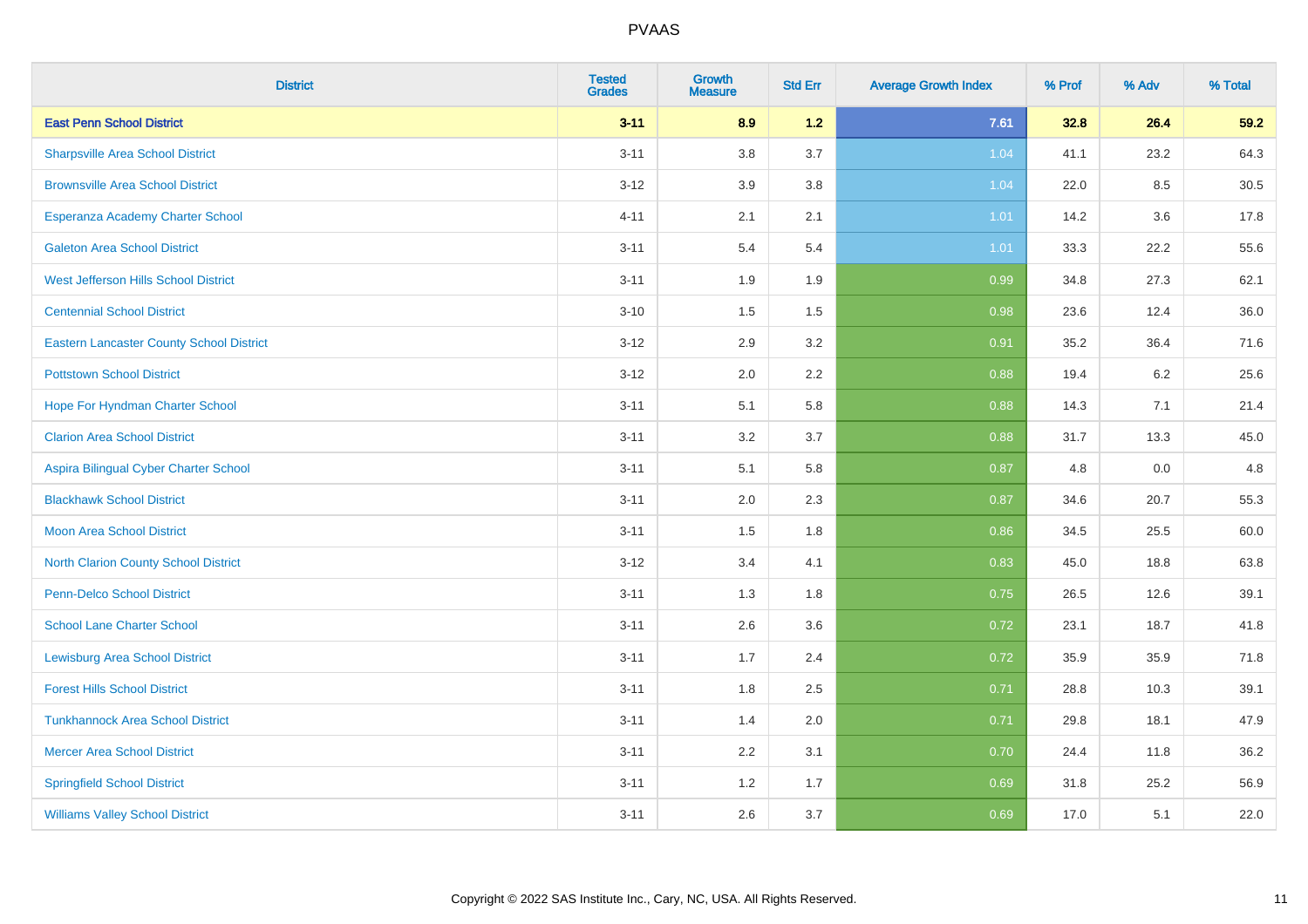| <b>District</b>                                    | <b>Tested</b><br><b>Grades</b> | <b>Growth</b><br><b>Measure</b> | <b>Std Err</b> | <b>Average Growth Index</b> | % Prof | % Adv | % Total |
|----------------------------------------------------|--------------------------------|---------------------------------|----------------|-----------------------------|--------|-------|---------|
| <b>East Penn School District</b>                   | $3 - 11$                       | 8.9                             | $1.2$          | 7.61                        | 32.8   | 26.4  | 59.2    |
| <b>Union School District</b>                       | $3 - 12$                       | 2.5                             | 3.7            | 0.69                        | 17.9   | 10.4  | 28.4    |
| <b>Mastery Charter School - Pickett Campus</b>     | $6 - 10$                       | 2.7                             | 4.2            | 0.65                        | 20.6   | 0.0   | 20.6    |
| <b>Belmont Charter School</b>                      | $3 - 10$                       | 2.2                             | 3.4            | 0.64                        | 5.3    | 1.8   | $7.0\,$ |
| <b>Bensalem Township School District</b>           | $3 - 11$                       | 1.0                             | 1.6            | 0.63                        | 24.3   | 10.7  | 34.9    |
| <b>Bethlehem-Center School District</b>            | $3 - 10$                       | 2.1                             | 3.5            | 0.59                        | 32.3   | 4.6   | 36.9    |
| <b>Sullivan County School District</b>             | $3 - 10$                       | 2.5                             | 4.3            | 0.58                        | 43.6   | 7.7   | 51.3    |
| <b>Abington School District</b>                    | $3 - 10$                       | 0.9                             | 1.6            | 0.57                        | 29.7   | 28.7  | 58.4    |
| <b>Oley Valley School District</b>                 | $3 - 11$                       | 1.4                             | 2.4            | 0.56                        | 37.4   | 23.9  | 61.4    |
| <b>Upper Moreland Township School District</b>     | $3 - 11$                       | 1.1                             | 2.0            | 0.56                        | 24.8   | 26.6  | 51.3    |
| <b>Seneca Valley School District</b>               | $3 - 11$                       | 0.8                             | 1.4            | 0.54                        | 40.6   | 25.2  | 65.8    |
| Shenango Area School District                      | $3 - 11$                       | 1.7                             | 3.2            | 0.52                        | 41.4   | 13.8  | 55.3    |
| Juniata Valley School District                     | $3 - 11$                       | 1.6                             | 3.2            | 0.51                        | 23.1   | 9.4   | 32.5    |
| Daniel Boone Area School District                  | $3 - 12$                       | 0.9                             | 1.9            | 0.46                        | 28.9   | 22.0  | 51.0    |
| <b>Annville-Cleona School District</b>             | $3 - 12$                       | 1.1                             | 2.4            | 0.45                        | 34.8   | 13.6  | 48.5    |
| <b>MaST Community Charter School II</b>            | $3 - 10$                       | 1.4                             | 3.0            | 0.45                        | 16.1   | 4.6   | 20.7    |
| Philadelphia Electrical & Tech Charter High School | $10 - 10$                      | 1.2                             | 2.6            | 0.45                        | 0.9    | 0.0   | 0.9     |
| <b>Brentwood Borough School District</b>           | $3 - 11$                       | 1.3                             | 3.0            | 0.44                        | 20.2   | 16.0  | 36.2    |
| <b>Austin Area School District</b>                 | $3 - 11$                       | 2.6                             | 6.0            | 0.43                        | 25.0   | 18.8  | 43.8    |
| <b>Reach Cyber Charter School</b>                  | $3 - 11$                       | 1.4                             | 3.6            | 0.40                        | 32.9   | 15.2  | 48.1    |
| Pennsylvania Cyber Charter School                  | $3 - 11$                       | 0.6                             | 1.5            | 0.37                        | 20.8   | 8.1   | 28.9    |
| <b>Upper Adams School District</b>                 | $3 - 11$                       | 0.9                             | 2.5            | 0.37                        | 33.0   | 17.0  | 50.0    |
| <b>Wattsburg Area School District</b>              | $3 - 11$                       | 1.0                             | 2.7            | 0.36                        | 20.4   | 12.4  | 32.7    |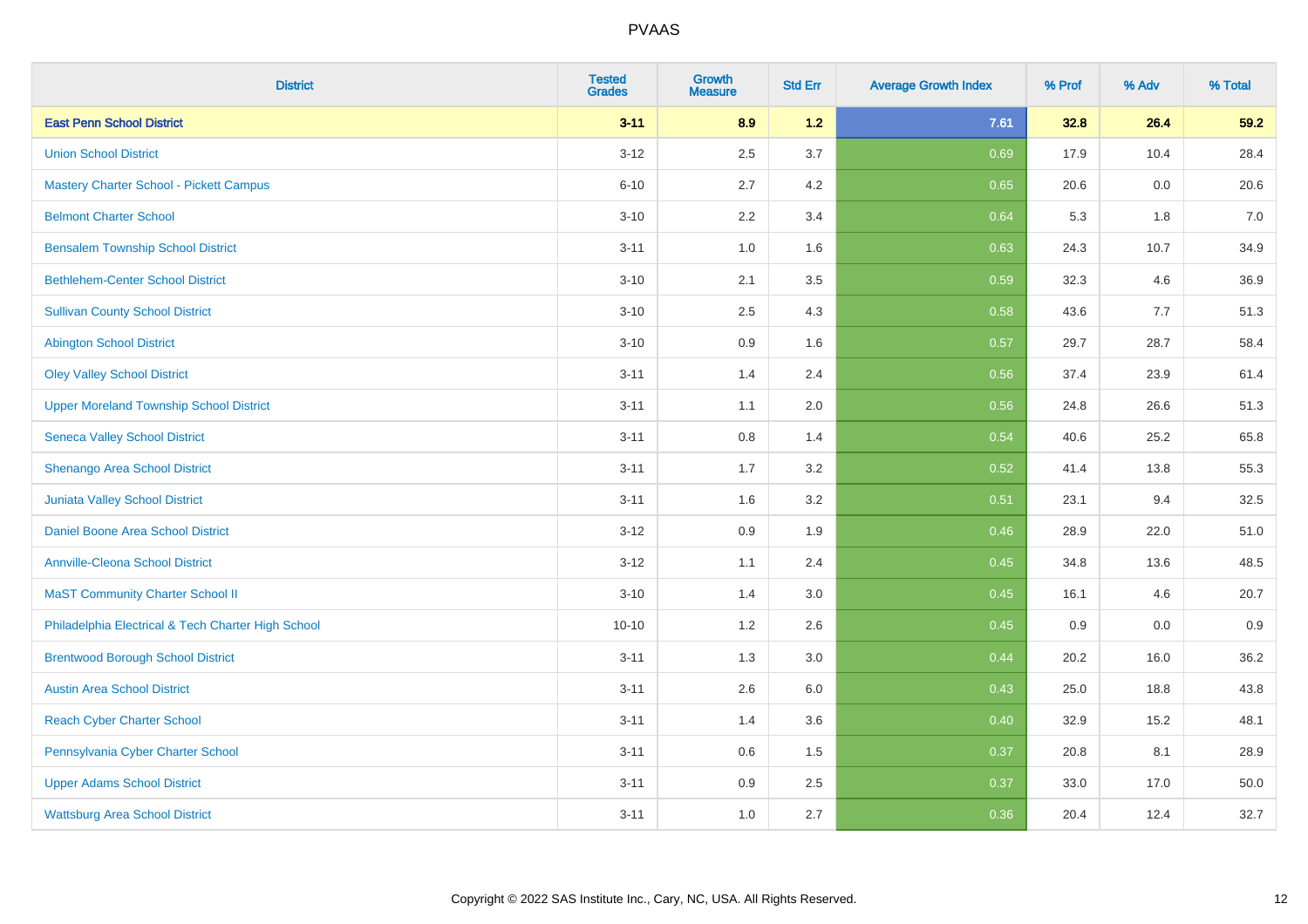| <b>District</b>                                  | <b>Tested</b><br><b>Grades</b> | <b>Growth</b><br><b>Measure</b> | <b>Std Err</b> | <b>Average Growth Index</b> | % Prof | % Adv | % Total |
|--------------------------------------------------|--------------------------------|---------------------------------|----------------|-----------------------------|--------|-------|---------|
| <b>East Penn School District</b>                 | $3 - 11$                       | 8.9                             | $1.2$          | 7.61                        | 32.8   | 26.4  | 59.2    |
| <b>North Star School District</b>                | $3 - 11$                       | 1.1                             | 3.3            | 0.34                        | 26.2   | 20.0  | 46.2    |
| <b>Avella Area School District</b>               | $3 - 12$                       | 1.6                             | 4.7            | 0.34                        | 34.8   | 7.2   | 42.0    |
| <b>Wilson School District</b>                    | $3 - 12$                       | 0.5                             | 1.5            | 0.32                        | 30.4   | 25.5  | 55.9    |
| <b>Hopewell Area School District</b>             | $3 - 11$                       | 0.8                             | 2.6            | 0.31                        | 34.5   | 12.4  | 46.9    |
| South Williamsport Area School District          | $3 - 10$                       | 0.9                             | 3.1            | 0.31                        | 38.4   | 11.6  | 50.0    |
| <b>New Foundations Charter School</b>            | $3 - 11$                       | $0.6\,$                         | 2.2            | 0.29                        | 22.4   | 4.0   | 26.4    |
| <b>Jersey Shore Area School District</b>         | $3 - 11$                       | 0.7                             | 2.5            | 0.27                        | 39.3   | 13.6  | 52.9    |
| <b>Tech Freire Charter School</b>                | $9 - 11$                       | 0.7                             | 2.5            | 0.27                        | 3.6    | 0.0   | 3.6     |
| <b>Marion Center Area School District</b>        | $3 - 10$                       | $0.8\,$                         | 2.9            | 0.27                        | 23.3   | 11.1  | 34.4    |
| Shippensburg Area School District                | $3 - 11$                       | 0.5                             | 1.8            | 0.26                        | 23.5   | 22.8  | 46.3    |
| <b>Hamburg Area School District</b>              | $3 - 11$                       | 0.6                             | 2.4            | 0.25                        | 28.0   | 15.5  | 43.6    |
| <b>Ridley School District</b>                    | $3 - 12$                       | 0.3                             | 1.6            | 0.21                        | 32.0   | 10.7  | 42.6    |
| <b>Tulpehocken Area School District</b>          | $3 - 12$                       | 1.0                             | 4.9            | 0.20                        | 11.5   | 23.1  | 34.6    |
| <b>Tidioute Community Charter School</b>         | $3 - 11$                       | 0.8                             | 4.4            | 0.19                        | 18.1   | 6.9   | 25.0    |
| <b>Garnet Valley School District</b>             | $3 - 10$                       | 0.2                             | 1.7            | 0.13                        | 34.9   | 26.4  | 61.3    |
| <b>Central Columbia School District</b>          | $3 - 12$                       | 0.3                             | 2.3            | 0.12                        | 25.4   | 37.6  | 63.0    |
| Altoona Area School District                     | $3 - 12$                       | 0.1                             | 1.5            | 0.07                        | 29.0   | 13.8  | 42.8    |
| Community Academy Of Philadelphia Charter School | $3 - 11$                       | 0.1                             | 2.6            | 0.06                        | 9.7    | 2.6   | 12.4    |
| <b>Penn Hills School District</b>                | $3 - 11$                       | 0.0                             | 2.4            | 0.02                        | 18.4   | 7.1   | 25.6    |
| Southern Tioga School District                   | $3 - 11$                       | $-0.1$                          | 2.8            | $-0.03$                     | 26.3   | 10.3  | 36.6    |
| <b>Warren County School District</b>             | $3 - 11$                       | $-0.1$                          | 1.6            | $-0.06$                     | 26.7   | 9.7   | 36.4    |
| Northern Cambria School District                 | $3 - 11$                       | $-0.3$                          | 3.4            | $-0.09$                     | 26.5   | 1.2   | 27.7    |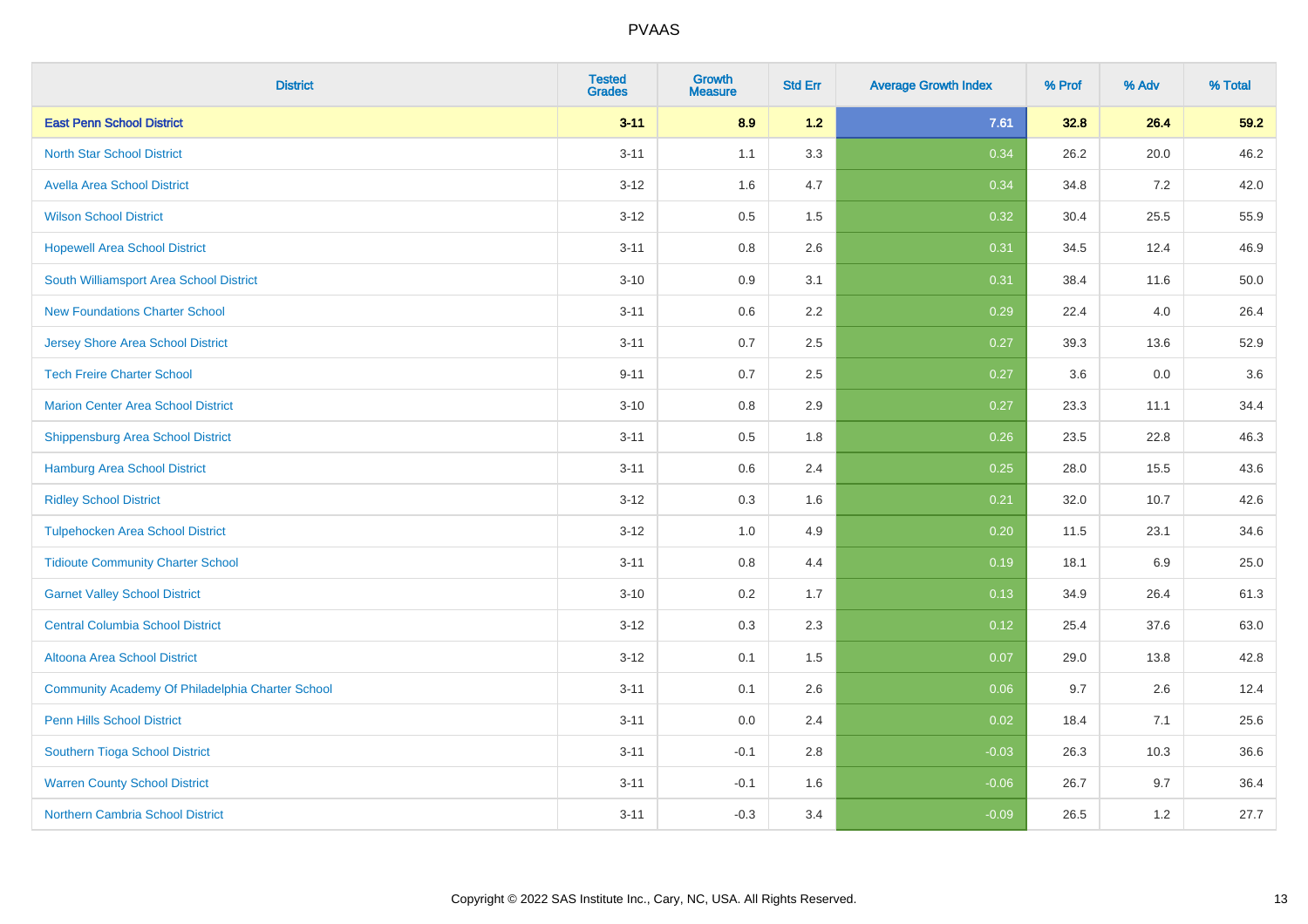| <b>District</b>                            | <b>Tested</b><br><b>Grades</b> | <b>Growth</b><br><b>Measure</b> | <b>Std Err</b> | <b>Average Growth Index</b> | % Prof | % Adv | % Total  |
|--------------------------------------------|--------------------------------|---------------------------------|----------------|-----------------------------|--------|-------|----------|
| <b>East Penn School District</b>           | $3 - 11$                       | 8.9                             | 1.2            | 7.61                        | 32.8   | 26.4  | 59.2     |
| <b>Freeport Area School District</b>       | $3 - 10$                       | $-0.2$                          | 2.1            | $-0.10$                     | 37.4   | 29.8  | 67.2     |
| Lehigh Career & Technical Institute        | $10 - 12$                      | $-0.7$                          | 6.3            | $-0.11$                     | 36.4   | 4.6   | 40.9     |
| <b>Brockway Area School District</b>       | $3 - 11$                       | $-0.4$                          | 3.5            | $-0.11$                     | 41.2   | 13.8  | 55.0     |
| <b>Harrisburg City School District</b>     | $3 - 11$                       | $-0.2$                          | 2.0            | $-0.11$                     | 6.0    | 2.0   | 8.0      |
| <b>Wilson Area School District</b>         | $3 - 11$                       | $-0.3$                          | 2.4            | $-0.12$                     | 35.4   | 14.6  | 50.0     |
| <b>Fairfield Area School District</b>      | $3 - 11$                       | $-0.5$                          | 3.6            | $-0.13$                     | 43.9   | 6.1   | $50.0\,$ |
| <b>Otto-Eldred School District</b>         | $3 - 11$                       | $-0.5$                          | 3.5            | $-0.13$                     | 35.8   | 10.5  | 46.3     |
| <b>Greencastle-Antrim School District</b>  | $3 - 11$                       | $-0.3$                          | 2.0            | $-0.14$                     | 30.9   | 22.2  | 53.1     |
| <b>Portage Area School District</b>        | $3 - 10$                       | $-0.5$                          | 3.3            | $-0.14$                     | 27.0   | 20.6  | 47.6     |
| <b>Central Greene School District</b>      | $3 - 11$                       | $-0.4$                          | 2.5            | $-0.15$                     | 27.8   | 14.8  | 42.6     |
| South Side Area School District            | $3 - 11$                       | $-0.6$                          | 3.1            | $-0.19$                     | 24.0   | 28.0  | 52.0     |
| Jeannette City School District             | $3 - 11$                       | $-0.7$                          | 3.4            | $-0.20$                     | 26.8   | 4.1   | 30.9     |
| <b>Fort Cherry School District</b>         | $3 - 10$                       | $-0.7$                          | 3.1            | $-0.21$                     | 30.6   | 14.1  | 44.7     |
| <b>Claysburg-Kimmel School District</b>    | $3 - 11$                       | $-1.2$                          | 5.2            | $-0.22$                     | 5.0    | 0.0   | $5.0\,$  |
| <b>Blacklick Valley School District</b>    | $3 - 11$                       | $-0.9$                          | 3.9            | $-0.23$                     | 7.7    | 7.7   | 15.4     |
| <b>Evergreen Community Charter School</b>  | $6 - 11$                       | $-1.1$                          | 4.7            | $-0.23$                     | 34.6   | 26.9  | 61.5     |
| <b>Ferndale Area School District</b>       | $3 - 10$                       | $-1.1$                          | 4.1            | $-0.27$                     | 21.0   | 7.9   | 29.0     |
| Northern Lebanon School District           | $3 - 11$                       | $-0.7$                          | 2.3            | $-0.29$                     | 18.8   | 6.8   | 25.6     |
| <b>Cranberry Area School District</b>      | $3 - 12$                       | $-0.9$                          | 3.1            | $-0.29$                     | 25.5   | 9.7   | 35.2     |
| Mastery Charter High School-Lenfest Campus | $7 - 11$                       | $-1.8$                          | 5.8            | $-0.30$                     | 26.3   | 0.0   | 26.3     |
| South Allegheny School District            | $3 - 11$                       | $-0.9$                          | 3.1            | $-0.30$                     | 23.8   | 2.5   | 26.2     |
| <b>Columbia Borough School District</b>    | $3 - 12$                       | $-1.1$                          | 3.6            | $-0.31$                     | 17.2   | 1.7   | 19.0     |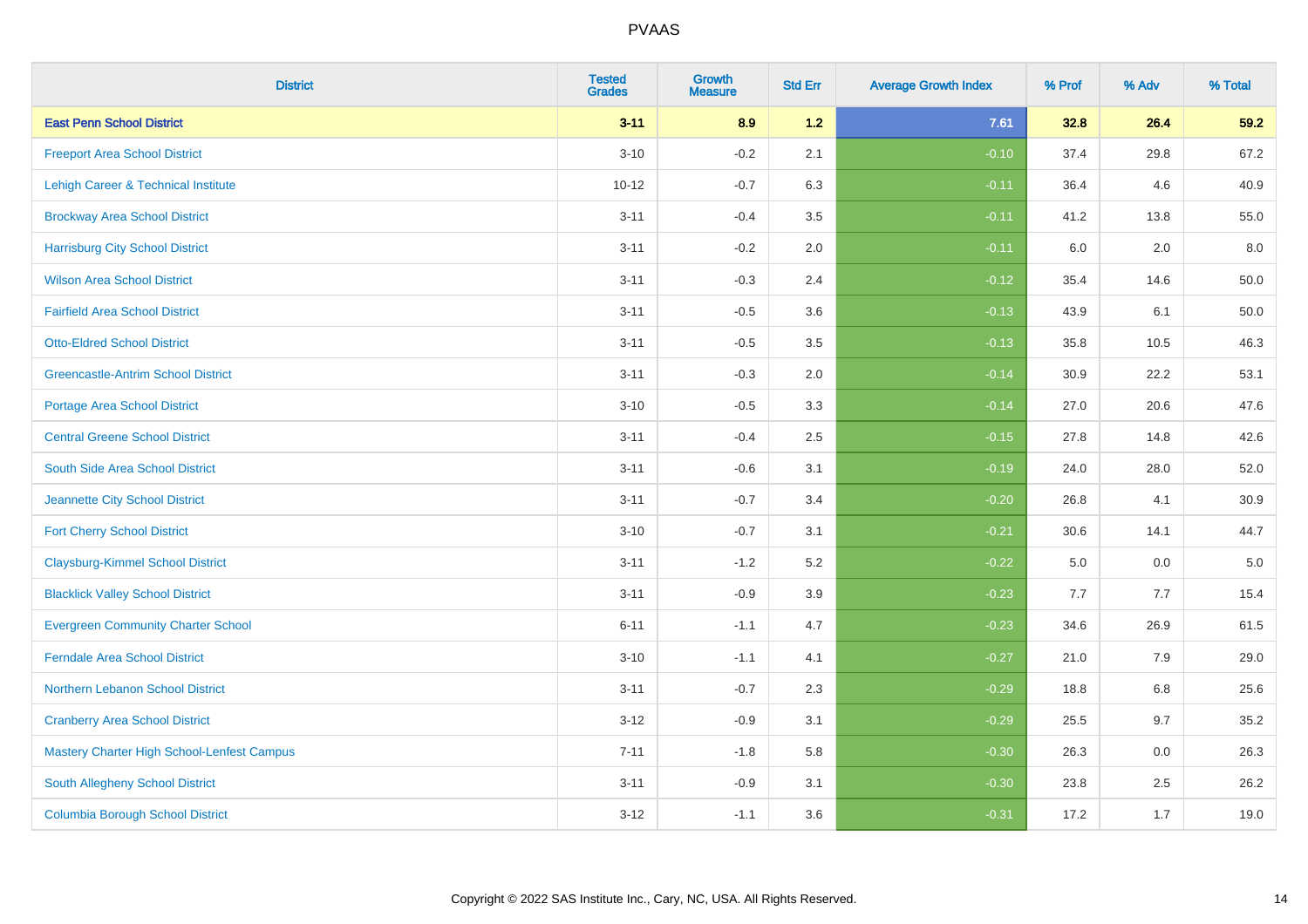| <b>District</b>                                         | <b>Tested</b><br><b>Grades</b> | <b>Growth</b><br><b>Measure</b> | <b>Std Err</b> | <b>Average Growth Index</b> | % Prof | % Adv | % Total |
|---------------------------------------------------------|--------------------------------|---------------------------------|----------------|-----------------------------|--------|-------|---------|
| <b>East Penn School District</b>                        | $3 - 11$                       | 8.9                             | $1.2$          | 7.61                        | 32.8   | 26.4  | 59.2    |
| <b>Clairton City School District</b>                    | $3 - 11$                       | $-1.6$                          | 5.0            | $-0.32$                     | 3.8    | 0.5   | 4.4     |
| <b>Forest City Regional School District</b>             | $3 - 12$                       | $-1.2$                          | 3.6            | $-0.33$                     | 26.5   | 8.2   | 34.7    |
| <b>Palmerton Area School District</b>                   | $3 - 11$                       | $-0.9$                          | 2.7            | $-0.34$                     | 34.3   | 14.3  | 48.6    |
| <b>MaST Community Charter School</b>                    | $3 - 10$                       | $-0.9$                          | 2.5            | $-0.34$                     | 25.0   | 21.6  | 46.6    |
| <b>Clearfield Area School District</b>                  | $3 - 10$                       | $-1.3$                          | 3.7            | $-0.34$                     | 43.9   | 24.6  | 68.4    |
| <b>Everett Area School District</b>                     | $3 - 11$                       | $-1.1$                          | 3.1            | $-0.34$                     | 34.2   | 13.2  | 47.4    |
| <b>Pine Grove Area School District</b>                  | $3 - 11$                       | $-1.1$                          | 3.0            | $-0.36$                     | 29.5   | 14.3  | 43.8    |
| <b>Westmont Hilltop School District</b>                 | $3 - 11$                       | $-1.0$                          | 2.8            | $-0.36$                     | 33.3   | 14.7  | 48.0    |
| <b>Forest Area School District</b>                      | $3 - 11$                       | $-1.8$                          | 4.7            | $-0.37$                     | 18.9   | 15.1  | 34.0    |
| <b>Farrell Area School District</b>                     | $3 - 11$                       | $-1.9$                          | 4.2            | $-0.44$                     | 9.3    | 11.6  | 20.9    |
| <b>Burrell School District</b>                          | $3 - 11$                       | $-1.5$                          | 3.3            | $-0.44$                     | 27.8   | 17.7  | 45.6    |
| <b>Chichester School District</b>                       | $3 - 11$                       | $-1.8$                          | 4.2            | $-0.44$                     | 40.0   | 14.0  | 54.0    |
| <b>Schuylkill Valley School District</b>                | $3 - 11$                       | $-1.0$                          | 2.2            | $-0.47$                     | 29.8   | 20.2  | 50.0    |
| <b>Allegheny Valley School District</b>                 | $3 - 11$                       | $-1.9$                          | 3.9            | $-0.48$                     | 31.8   | 11.4  | 43.2    |
| York Academy Regional Charter School                    | $3 - 11$                       | $-2.3$                          | 4.4            | $-0.52$                     | 23.5   | 2.0   | 25.5    |
| <b>Lakeview School District</b>                         | $3 - 11$                       | $-1.9$                          | 3.5            | $-0.53$                     | 41.5   | 12.3  | 53.8    |
| <b>Southeastern Greene School District</b>              | $3 - 10$                       | $-2.3$                          | 4.4            | $-0.53$                     | 29.0   | 9.7   | 38.7    |
| <b>Susq-Cyber Charter School</b>                        | $9 - 11$                       | $-3.2$                          | 5.8            | $-0.54$                     | 23.8   | 4.8   | 28.6    |
| Center For Student Learning Charter School At Pennsbury | $6 - 12$                       | $-3.3$                          | 6.0            | $-0.55$                     | 23.1   | 0.0   | 23.1    |
| <b>Penns Manor Area School District</b>                 | $3 - 12$                       | $-1.9$                          | 3.5            | $-0.55$                     | 24.2   | 3.8   | 28.0    |
| <b>Highlands School District</b>                        | $3 - 11$                       | $-1.3$                          | 2.3            | $-0.55$                     | 32.6   | 10.5  | 43.0    |
| <b>South Eastern School District</b>                    | $3 - 11$                       | $-1.0$                          | 1.8            | $-0.55$                     | 36.4   | 17.1  | 53.5    |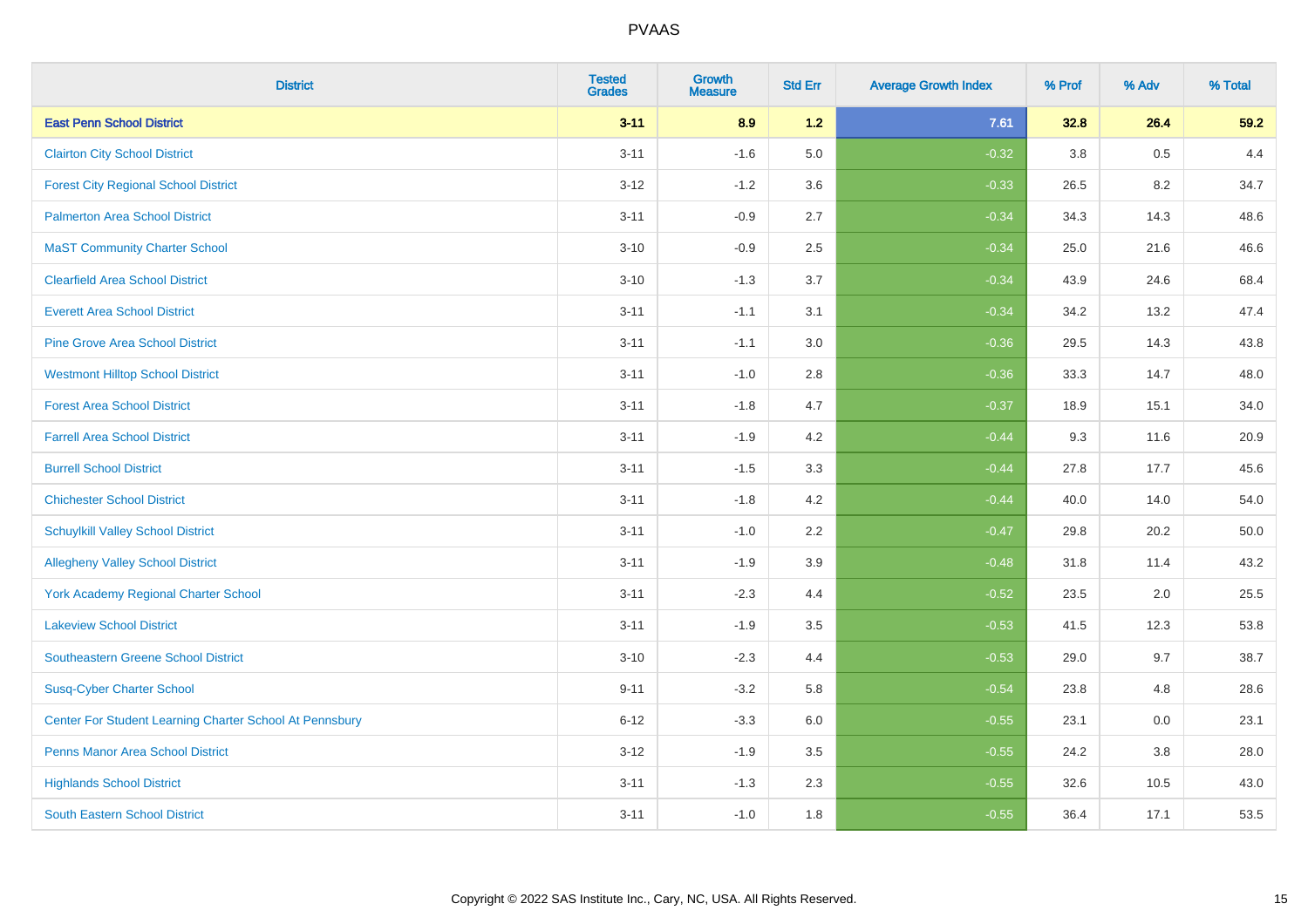| <b>District</b>                             | <b>Tested</b><br><b>Grades</b> | <b>Growth</b><br><b>Measure</b> | <b>Std Err</b> | <b>Average Growth Index</b> | % Prof | % Adv   | % Total |
|---------------------------------------------|--------------------------------|---------------------------------|----------------|-----------------------------|--------|---------|---------|
| <b>East Penn School District</b>            | $3 - 11$                       | 8.9                             | 1.2            | 7.61                        | 32.8   | 26.4    | 59.2    |
| <b>Exeter Township School District</b>      | $3 - 11$                       | $-1.0$                          | 1.7            | $-0.58$                     | 27.2   | 15.6    | 42.8    |
| <b>Bangor Area School District</b>          | $3-12$                         | $-1.2$                          | 2.0            | $-0.60$                     | 25.8   | 12.7    | 38.5    |
| <b>Carlynton School District</b>            | $3 - 11$                       | $-2.0$                          | 3.2            | $-0.62$                     | 27.9   | $5.2\,$ | 33.1    |
| <b>Lebanon School District</b>              | $3 - 11$                       | $-1.2$                          | 1.9            | $-0.63$                     | 15.2   | 6.4     | 21.6    |
| Propel Charter School - Braddock Hills      | $3 - 11$                       | $-2.1$                          | 3.3            | $-0.63$                     | 4.8    | 3.2     | 8.1     |
| <b>New Brighton Area School District</b>    | $3 - 11$                       | $-2.1$                          | 3.2            | $-0.65$                     | 31.5   | 11.1    | 42.6    |
| <b>Monessen City School District</b>        | $3 - 10$                       | $-3.9$                          | 5.6            | $-0.69$                     | 21.0   | 10.5    | 31.6    |
| <b>Tri-Valley School District</b>           | $3 - 10$                       | $-2.7$                          | 3.9            | $-0.69$                     | 31.0   | 9.5     | 40.5    |
| Northern Bedford County School District     | $3 - 11$                       | $-2.3$                          | 3.3            | $-0.69$                     | 26.2   | 16.9    | 43.1    |
| <b>Norwin School District</b>               | $3 - 11$                       | $-1.1$                          | 1.6            | $-0.70$                     | 37.7   | 27.6    | 65.2    |
| <b>Albert Gallatin Area School District</b> | $3 - 11$                       | $-1.7$                          | 2.3            | $-0.72$                     | 31.9   | 20.7    | 52.7    |
| <b>Valley Grove School District</b>         | $3 - 10$                       | $-4.0$                          | 5.5            | $-0.72$                     | 68.4   | 15.8    | 84.2    |
| Urban Pathways 6-12 Charter School          | $6 - 11$                       | $-4.1$                          | 5.7            | $-0.72$                     | 0.0    | 0.0     | $0.0\,$ |
| <b>Roberto Clemente Charter School</b>      | $3-12$                         | $-3.3$                          | 4.1            | $-0.79$                     | 22.7   | 4.6     | 27.3    |
| <b>Bradford Area School District</b>        | $3 - 12$                       | $-1.8$                          | 2.3            | $-0.79$                     | 31.2   | 16.7    | 47.9    |
| Mastery Charter School - Shoemaker Campus   | $7 - 10$                       | $-2.3$                          | 2.8            | $-0.81$                     | 10.1   | 3.7     | 13.8    |
| <b>Northgate School District</b>            | $3 - 11$                       | $-3.0$                          | 3.4            | $-0.85$                     | 35.6   | $6.8\,$ | 42.4    |
| <b>Minersville Area School District</b>     | $3 - 11$                       | $-2.9$                          | 3.4            | $-0.86$                     | 27.4   | 9.7     | 37.1    |
| <b>Reynolds School District</b>             | $3 - 10$                       | $-3.0$                          | 3.5            | $-0.87$                     | 27.3   | 9.1     | 36.4    |
| <b>Carbondale Area School District</b>      | $3 - 10$                       | $-2.8$                          | 3.2            | $-0.87$                     | 27.5   | 2.9     | 30.4    |
| <b>Mount Union Area School District</b>     | $3 - 10$                       | $-2.5$                          | 2.8            | $-0.89$                     | 19.8   | 5.8     | 25.6    |
| <b>Uniontown Area School District</b>       | $3 - 11$                       | $-2.8$                          | 3.1            | $-0.91$                     | 31.7   | 7.3     | 39.0    |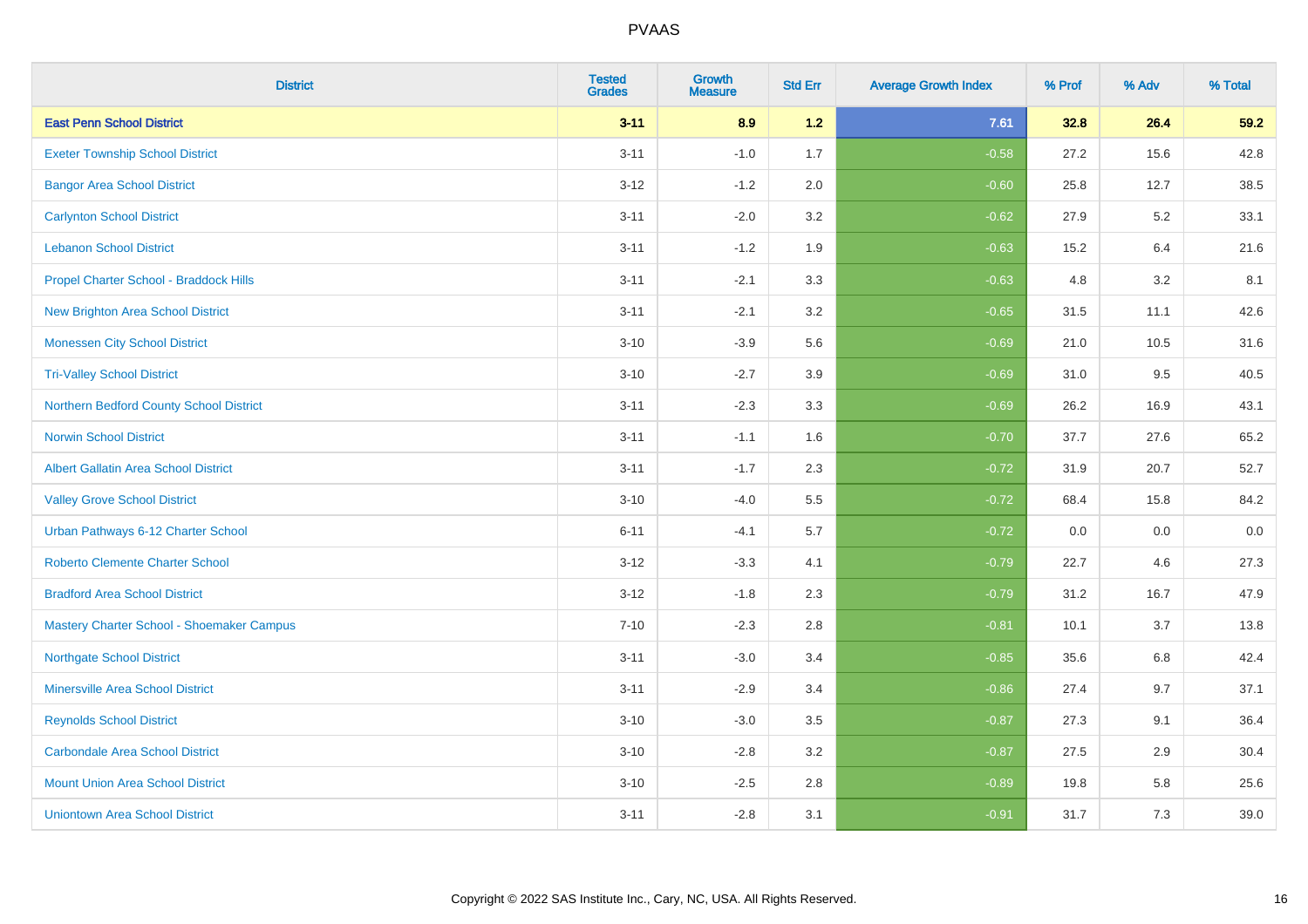| <b>District</b>                                 | <b>Tested</b><br><b>Grades</b> | <b>Growth</b><br><b>Measure</b> | <b>Std Err</b> | <b>Average Growth Index</b> | % Prof | % Adv   | % Total |
|-------------------------------------------------|--------------------------------|---------------------------------|----------------|-----------------------------|--------|---------|---------|
| <b>East Penn School District</b>                | $3 - 11$                       | 8.9                             | 1.2            | 7.61                        | 32.8   | 26.4    | 59.2    |
| <b>Conneaut School District</b>                 | $3 - 12$                       | $-2.3$                          | 2.6            | $-0.91$                     | 27.4   | 9.7     | 37.1    |
| <b>Wyomissing Area School District</b>          | $3 - 12$                       | $-2.4$                          | 2.6            | $-0.92$                     | 25.6   | 28.1    | 53.7    |
| <b>Propel Charter School-Montour</b>            | $3 - 10$                       | $-3.4$                          | 3.6            | $-0.93$                     | 7.7    | $0.0\,$ | 7.7     |
| <b>KIPP Dubois Charter School</b>               | $9 - 10$                       | $-3.0$                          | 3.1            | $-0.95$                     | 10.0   | 0.0     | 10.0    |
| <b>Northwest Area School District</b>           | $3 - 10$                       | $-3.2$                          | 3.3            | $-0.97$                     | 30.4   | 13.0    | 43.5    |
| <b>Sugar Valley Rural Charter School</b>        | $3 - 11$                       | $-3.6$                          | 3.7            | $-0.98$                     | 10.3   | 0.0     | 10.3    |
| <b>Shamokin Area School District</b>            | $3 - 11$                       | $-2.6$                          | 2.5            | $-1.06$                     | 19.6   | 9.8     | 29.3    |
| <b>Mahanoy Area School District</b>             | $3 - 10$                       | $-3.4$                          | 3.1            | $-1.07$                     | 21.4   | 8.6     | 30.0    |
| <b>Moshannon Valley School District</b>         | $3 - 10$                       | $-5.1$                          | 4.6            | $-1.12$                     | 25.0   | 12.5    | 37.5    |
| <b>Cameron County School District</b>           | $3-12$                         | $-5.0$                          | 4.4            | $-1.12$                     | 34.9   | 4.8     | 39.7    |
| <b>Harmony Area School District</b>             | $3 - 10$                       | $-5.7$                          | $5.0\,$        | $-1.13$                     | 33.3   | 0.0     | 33.3    |
| Northwestern Lehigh School District             | $3 - 11$                       | $-2.4$                          | 2.1            | $-1.14$                     | 41.7   | 17.9    | 59.5    |
| <b>Beaver Area School District</b>              | $3 - 10$                       | $-3.0$                          | 2.5            | $-1.16$                     | 25.8   | 27.8    | 53.6    |
| <b>Shaler Area School District</b>              | $3 - 11$                       | $-2.1$                          | 1.8            | $-1.18$                     | 32.0   | 13.0    | 45.0    |
| <b>Susquehanna Community School District</b>    | $3 - 11$                       | $-4.5$                          | 3.8            | $-1.19$                     | 31.9   | $8.8\,$ | 40.7    |
| <b>Cornell School District</b>                  | $3 - 11$                       | $-5.5$                          | 4.6            | $-1.20$                     | 11.3   | $3.2\,$ | 14.5    |
| <b>Millville Area School District</b>           | $3-12$                         | $-5.6$                          | 4.4            | $-1.26$                     | 31.4   | 11.4    | 42.9    |
| <b>Springfield Township School District</b>     | $3 - 11$                       | $-3.9$                          | 3.1            | $-1.27$                     | 37.2   | 30.8    | 68.1    |
| <b>Propel Charter School-Homestead</b>          | $3 - 11$                       | $-5.0$                          | 3.9            | $-1.27$                     | 7.3    | 0.0     | 7.3     |
| <b>Keystone Education Center Charter School</b> | $3 - 12$                       | $-6.5$                          | 5.1            | $-1.28$                     | 0.0    | 0.0     | 0.0     |
| <b>Bucks County Technical High School</b>       | $9 - 10$                       | $-2.9$                          | 2.2            | $-1.29$                     | 27.7   | 10.4    | 38.2    |
| <b>Shenandoah Valley School District</b>        | $3 - 11$                       | $-4.5$                          | 3.5            | $-1.29$                     | 14.3   | 0.0     | 14.3    |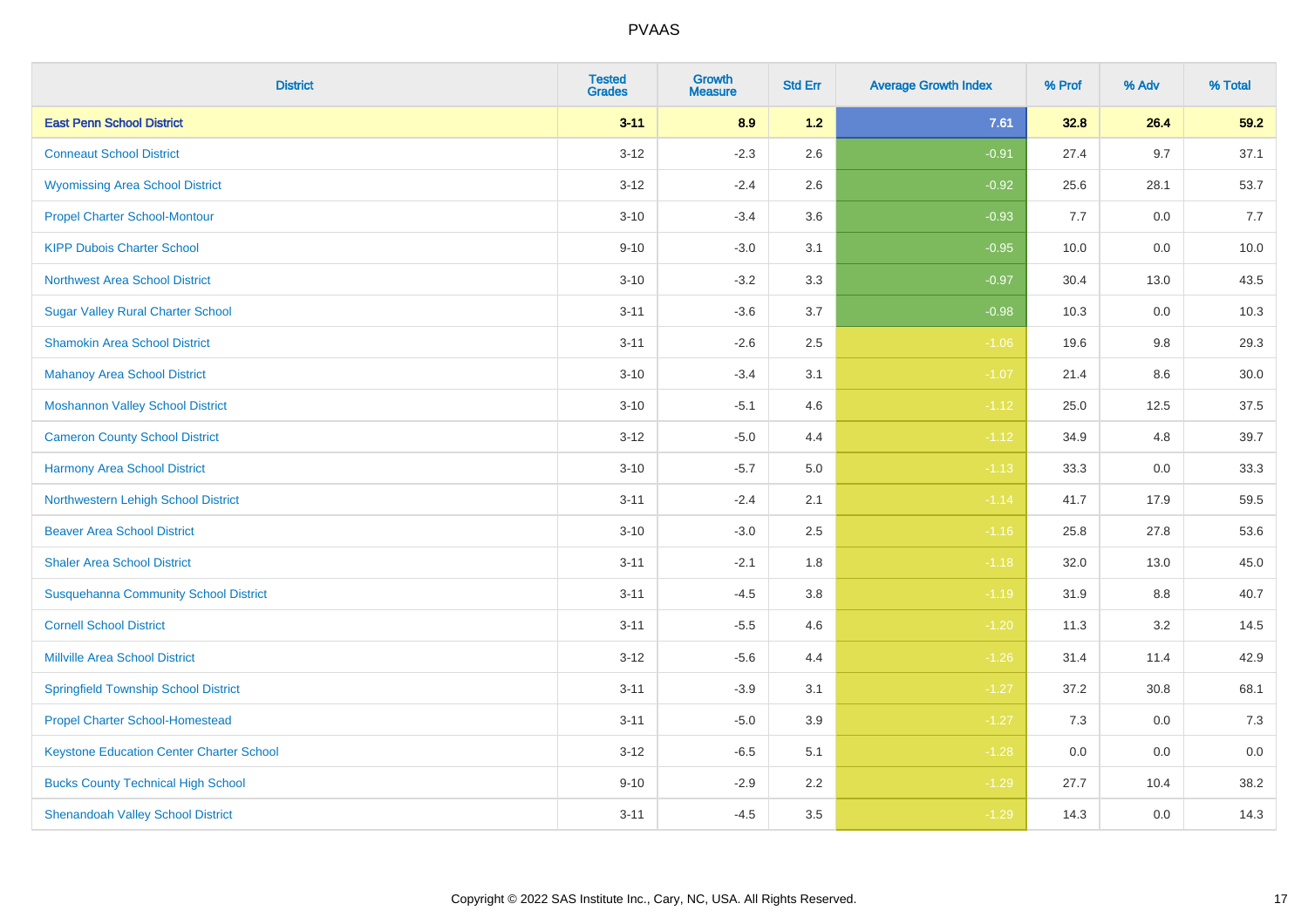| <b>District</b>                               | <b>Tested</b><br><b>Grades</b> | <b>Growth</b><br><b>Measure</b> | <b>Std Err</b> | <b>Average Growth Index</b> | % Prof | % Adv | % Total |
|-----------------------------------------------|--------------------------------|---------------------------------|----------------|-----------------------------|--------|-------|---------|
| <b>East Penn School District</b>              | $3 - 11$                       | 8.9                             | $1.2$          | 7.61                        | 32.8   | 26.4  | 59.2    |
| <b>Southern Fulton School District</b>        | $3 - 11$                       | $-5.1$                          | 4.0            | $-1.29$                     | 21.7   | 13.0  | 34.8    |
| <b>Rose Tree Media School District</b>        | $3 - 10$                       | $-2.8$                          | 2.1            | $-1.33$                     | 35.2   | 29.6  | 64.8    |
| <b>Northeast Bradford School District</b>     | $3 - 10$                       | $-5.0$                          | 3.7            | $-1.35$                     | 30.6   | 4.8   | 35.5    |
| <b>Dubois Area School District</b>            | $3 - 11$                       | $-2.8$                          | 2.0            | $-1.37$                     | 35.5   | 19.0  | 54.6    |
| <b>Chester-Upland School District</b>         | $3 - 11$                       | $-3.6$                          | 2.6            | $-1.38$                     | 1.6    | 0.0   | 1.6     |
| <b>Franklin Area School District</b>          | $3 - 11$                       | $-3.7$                          | 2.6            | $-1.43$                     | 30.5   | 5.9   | 36.4    |
| <b>Weatherly Area School District</b>         | $3 - 11$                       | $-5.8$                          | 4.0            | $-1.44$                     | 32.1   | 8.9   | 41.1    |
| <b>Middletown Area School District</b>        | $3 - 11$                       | $-3.4$                          | 2.4            | $-1.44$                     | 34.3   | 15.2  | 49.4    |
| <b>Rochester Area School District</b>         | $3 - 11$                       | $-5.7$                          | 3.9            | $-1.45$                     | 14.9   | 2.1   | 17.0    |
| <b>Greater Johnstown School District</b>      | $3 - 11$                       | $-3.5$                          | 2.4            | $-1.45$                     | 10.3   | 1.3   | 11.5    |
| Salisbury-Elk Lick School District            | $3 - 11$                       | $-8.4$                          | 5.8            | $-1.45$                     | 33.3   | 5.6   | 38.9    |
| <b>Troy Area School District</b>              | $3 - 10$                       | $-4.7$                          | $3.2\,$        | $-1.46$                     | 22.8   | 16.5  | 39.2    |
| <b>Towanda Area School District</b>           | $3 - 11$                       | $-4.0$                          | 2.6            | $-1.52$                     | 24.8   | 9.9   | 34.8    |
| <b>Crestwood School District</b>              | $3 - 11$                       | $-3.4$                          | $2.2\,$        | $-1.52$                     | 33.1   | 21.7  | 54.9    |
| <b>Nazareth Area School District</b>          | $3 - 11$                       | $-2.5$                          | 1.7            | $-1.53$                     | 29.2   | 24.6  | 53.8    |
| <b>Universal Audenried Charter School</b>     | $9 - 11$                       | $-3.8$                          | 2.5            | $-1.53$                     | 3.0    | 0.5   | 3.5     |
| <b>Ridgway Area School District</b>           | $3 - 11$                       | $-6.1$                          | 4.0            | $-1.53$                     | 42.2   | 15.6  | 57.8    |
| <b>Conemaugh Valley School District</b>       | $3 - 12$                       | $-6.3$                          | 4.1            | $-1.54$                     | 23.7   | 5.1   | 28.8    |
| <b>Charleroi School District</b>              | $3 - 11$                       | $-4.3$                          | 2.7            | $-1.55$                     | 22.2   | 15.9  | 38.1    |
| <b>Shanksville-Stonycreek School District</b> | $3 - 10$                       | $-8.6$                          | 5.5            | $-1.55$                     | 17.6   | 23.5  | 41.2    |
| <b>Slippery Rock Area School District</b>     | $3 - 11$                       | $-3.8$                          | 2.5            | $-1.56$                     | 30.8   | 21.9  | 52.7    |
| Insight PA Cyber Charter School               | $3 - 11$                       | $-9.4$                          | 5.8            | $-1.62$                     | 25.6   | 4.6   | 30.2    |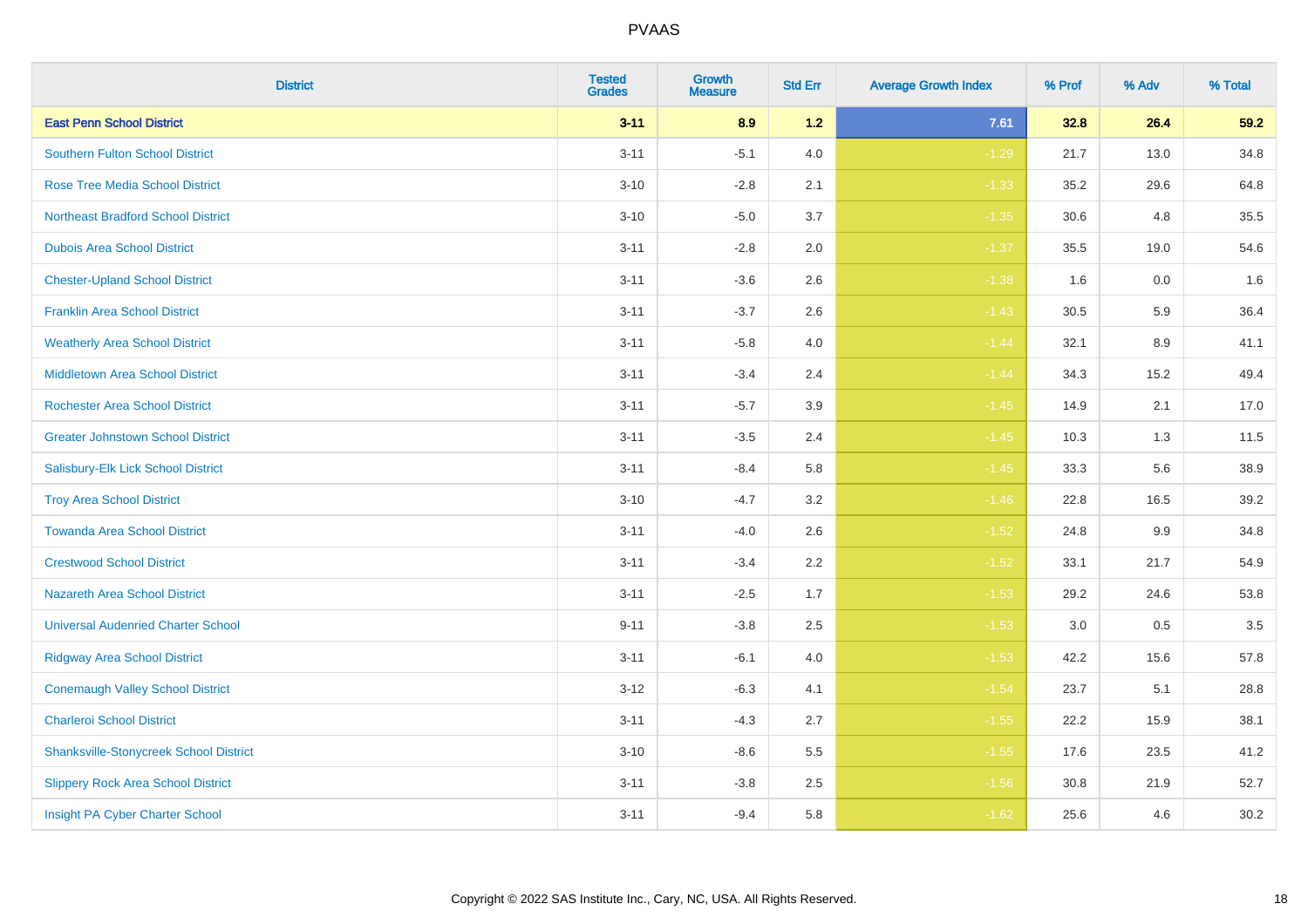| <b>District</b>                                        | <b>Tested</b><br><b>Grades</b> | <b>Growth</b><br><b>Measure</b> | <b>Std Err</b> | <b>Average Growth Index</b> | % Prof | % Adv   | % Total |
|--------------------------------------------------------|--------------------------------|---------------------------------|----------------|-----------------------------|--------|---------|---------|
| <b>East Penn School District</b>                       | $3 - 11$                       | 8.9                             | $1.2$          | 7.61                        | 32.8   | 26.4    | 59.2    |
| <b>Laurel Highlands School District</b>                | $3 - 11$                       | $-3.8$                          | 2.3            | $-1.63$                     | 20.9   | 14.6    | 35.4    |
| <b>Hollidaysburg Area School District</b>              | $3 - 11$                       | $-2.7$                          | 1.6            | $-1.64$                     | 32.6   | 15.2    | 47.8    |
| <b>Hatboro-Horsham School District</b>                 | $3 - 11$                       | $-2.7$                          | 1.6            | $-1.65$                     | 27.9   | 17.9    | 45.8    |
| <b>Steelton-Highspire School District</b>              | $3 - 11$                       | $-5.3$                          | 3.2            | $-1.65$                     | 13.9   | 0.0     | 13.9    |
| <b>Woodland Hills School District</b>                  | $3 - 12$                       | $-4.2$                          | 2.5            | $-1.66$                     | 10.1   | 1.4     | 11.5    |
| <b>Dauphin County Technical School</b>                 | $9 - 11$                       | $-3.9$                          | 2.3            | $-1.67$                     | 18.3   | 11.1    | 29.3    |
| <b>Environmental Charter School At Frick Park</b>      | $3-9$                          | $-6.2$                          | 3.7            | $-1.67$                     | 25.9   | 3.4     | 29.3    |
| <b>Twin Valley School District</b>                     | $3 - 12$                       | $-3.2$                          | 1.9            | $-1.68$                     | 38.8   | 19.8    | 58.6    |
| <b>Union Area School District</b>                      | $3 - 11$                       | $-6.5$                          | 3.8            | $-1.70$                     | 30.6   | 12.2    | 42.9    |
| Southern Huntingdon County School District             | $3 - 11$                       | $-5.9$                          | 3.4            | $-1.76$                     | 32.8   | 4.9     | 37.7    |
| <b>Oxford Area School District</b>                     | $3 - 11$                       | $-3.1$                          | 1.8            | $-1.77$                     | 27.5   | 14.5    | 42.0    |
| Renaissance Academy Charter School                     | $3 - 11$                       | $-5.6$                          | 3.1            | $-1.79$                     | 28.4   | 18.5    | 46.9    |
| <b>Pleasant Valley School District</b>                 | $3 - 11$                       | $-3.3$                          | 1.8            | $-1.80$                     | 28.5   | 10.4    | 39.0    |
| New Kensington-Arnold School District                  | $3 - 11$                       | $-5.8$                          | 3.2            | $-1.80$                     | 10.8   | 1.2     | 12.0    |
| <b>Westinghouse Arts Academy Charter School</b>        | $9 - 10$                       | $-6.0$                          | 3.3            | $-1.81$                     | 20.2   | $8.9\,$ | 29.1    |
| <b>West Chester Area School District</b>               | $3 - 11$                       | $-2.1$                          | 1.2            | $-1.83$                     | 36.4   | 23.2    | 59.6    |
| <b>Montgomery Area School District</b>                 | $3 - 11$                       | $-5.8$                          | 3.2            | $-1.83$                     | 25.0   | 11.5    | 36.5    |
| <b>Penn Cambria School District</b>                    | $3 - 11$                       | $-4.5$                          | 2.4            | $-1.86$                     | 27.3   | 15.8    | 43.2    |
| <b>Chester Charter Scholars Academy Charter School</b> | $3 - 12$                       | $-6.2$                          | 3.3            | $-1.88$                     | 2.2    | 0.0     | 2.2     |
| <b>Jenkintown School District</b>                      | $3 - 11$                       | $-7.9$                          | 4.1            | $-1.92$                     | 34.1   | 27.3    | 61.4    |
| Millersburg Area School District                       | $3 - 11$                       | $-6.6$                          | 3.4            | $-1.92$                     | 24.1   | 10.3    | 34.5    |
| <b>Southern Lehigh School District</b>                 | $3 - 11$                       | $-4.1$                          | 2.1            | $-1.94$                     | 39.3   | 28.0    | 67.2    |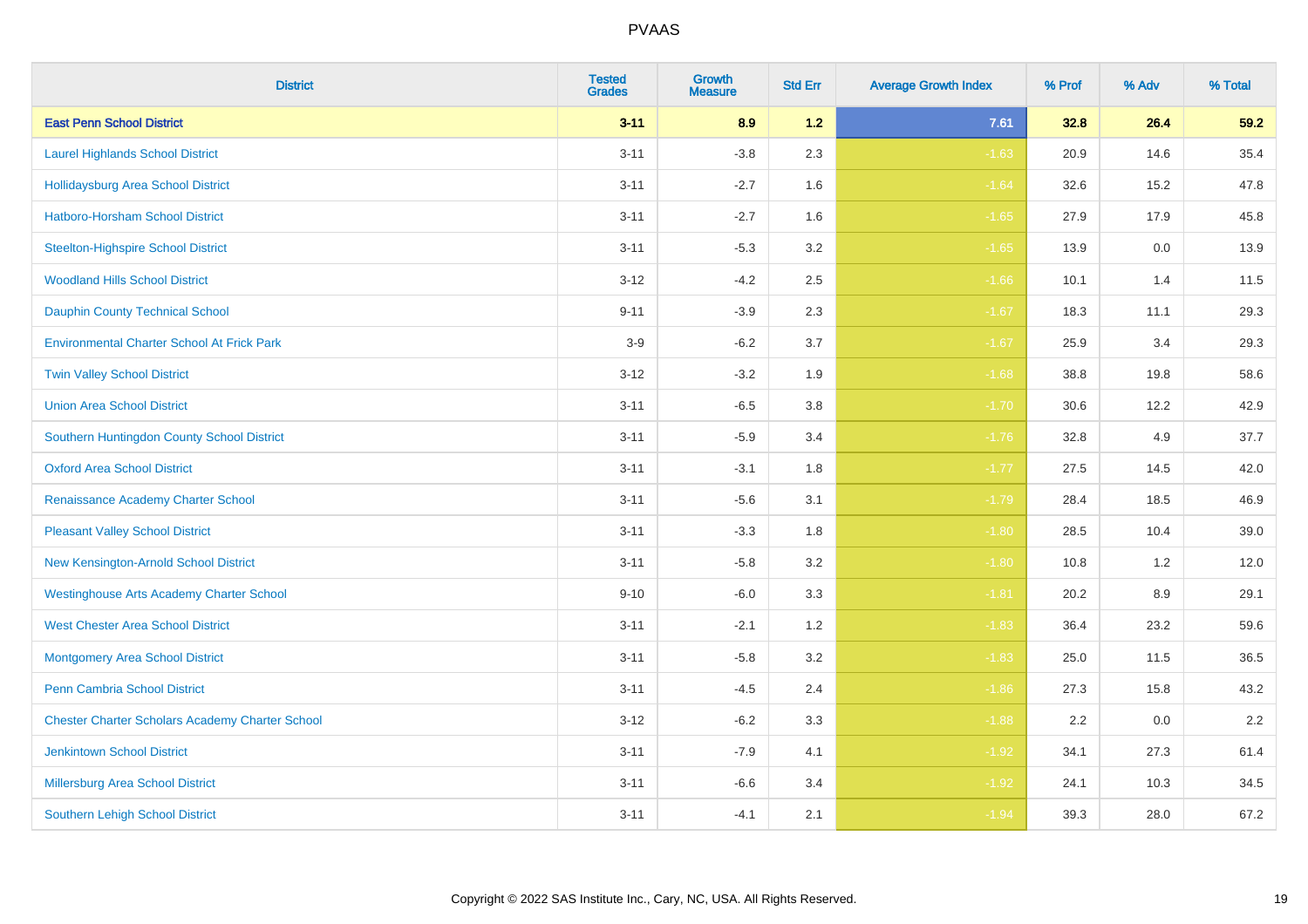| <b>District</b>                                                       | <b>Tested</b><br><b>Grades</b> | <b>Growth</b><br><b>Measure</b> | <b>Std Err</b> | <b>Average Growth Index</b> | % Prof | % Adv   | % Total |
|-----------------------------------------------------------------------|--------------------------------|---------------------------------|----------------|-----------------------------|--------|---------|---------|
| <b>East Penn School District</b>                                      | $3 - 11$                       | 8.9                             | $1.2$          | 7.61                        | 32.8   | 26.4    | 59.2    |
| Schuylkill Haven Area School District                                 | $3 - 11$                       | $-5.3$                          | 2.7            | $-1.96$                     | 22.2   | 11.6    | 33.8    |
| <b>North East School District</b>                                     | $3 - 11$                       | $-5.3$                          | 2.7            | $-1.97$                     | 31.7   | 24.8    | 56.4    |
| <b>Titusville Area School District</b>                                | $3 - 11$                       | $-5.0$                          | 2.5            | $-1.98$                     | 26.5   | 6.8     | 33.3    |
| Lehigh Valley Academy Regional Charter School                         | $3 - 11$                       | $-5.9$                          | 3.0            | $-1.98$                     | 20.0   | 7.7     | 27.7    |
| Lincoln Leadership Academy Charter School                             | $3 - 12$                       | $-7.4$                          | 3.7            | $-1.99$                     | 6.4    | 2.1     | 8.5     |
| <b>Sto-Rox School District</b>                                        | $3 - 10$                       | $-7.0$                          | 3.5            | $-1.99$                     | 3.2    | $0.0\,$ | 3.2     |
| <b>Kiski Area School District</b>                                     | $3 - 11$                       | $-4.0$                          | 2.0            | $-1.99$                     | 23.1   | 18.2    | 41.3    |
| <b>Bristol Borough School District</b>                                | $3 - 12$                       | $-5.9$                          | 2.9            | $-2.00$                     | 27.8   | 3.3     | 31.1    |
| Preparatory Charter School Of Mathematics, Science, Tech, And Careers | $9 - 10$                       | $-5.1$                          | $2.5\,$        | $-2.03$                     | 6.3    | 1.4     | 7.7     |
| <b>Riverside Beaver County School District</b>                        | $3 - 11$                       | $-5.5$                          | 2.7            | $-2.03$                     | 35.8   | 23.2    | 59.0    |
| <b>Freedom Area School District</b>                                   | $3 - 11$                       | $-6.3$                          | 3.1            | $-2.04$                     | 22.9   | 8.4     | 31.3    |
| <b>Boyertown Area School District</b>                                 | $3 - 11$                       | $-2.9$                          | 1.4            | $-2.06$                     | 30.8   | 22.6    | 53.4    |
| <b>West Greene School District</b>                                    | $3 - 11$                       | $-8.1$                          | 3.9            | $-2.08$                     | 31.0   | 11.9    | 42.9    |
| <b>Wellsboro Area School District</b>                                 | $3 - 11$                       | $-6.3$                          | 3.0            | $-2.08$                     | 24.4   | 13.4    | 37.8    |
| <b>Mastery Charter School - Gratz Campus</b>                          | $7 - 10$                       | $-9.5$                          | 4.6            | $-2.09$                     | 0.0    | 3.4     | 3.4     |
| <b>East Allegheny School District</b>                                 | $3 - 11$                       | $-6.4$                          | 3.0            | $-2.11$                     | 21.0   | 7.4     | 28.4    |
| <b>West Middlesex Area School District</b>                            | $3 - 10$                       | $-7.4$                          | 3.5            | $-2.11$                     | 32.0   | 9.6     | 41.6    |
| <b>Cambria Heights School District</b>                                | $3 - 10$                       | $-6.2$                          | 2.9            | $-2.11$                     | 25.0   | 13.0    | 38.0    |
| <b>Elk Lake School District</b>                                       | $3 - 11$                       | $-6.1$                          | 2.9            | $-2.12$                     | 26.3   | 11.6    | 37.9    |
| North Schuylkill School District                                      | $3 - 11$                       | $-4.7$                          | 2.2            | $-2.16$                     | 20.2   | 11.7    | 31.9    |
| <b>Western Beaver County School District</b>                          | $3 - 11$                       | $-9.3$                          | 4.2            | $-2.20$                     | 45.1   | 3.9     | 49.0    |
| <b>Wyoming Area School District</b>                                   | $3 - 10$                       | $-5.5$                          | 2.5            | $-2.21$                     | 32.0   | 9.6     | 41.6    |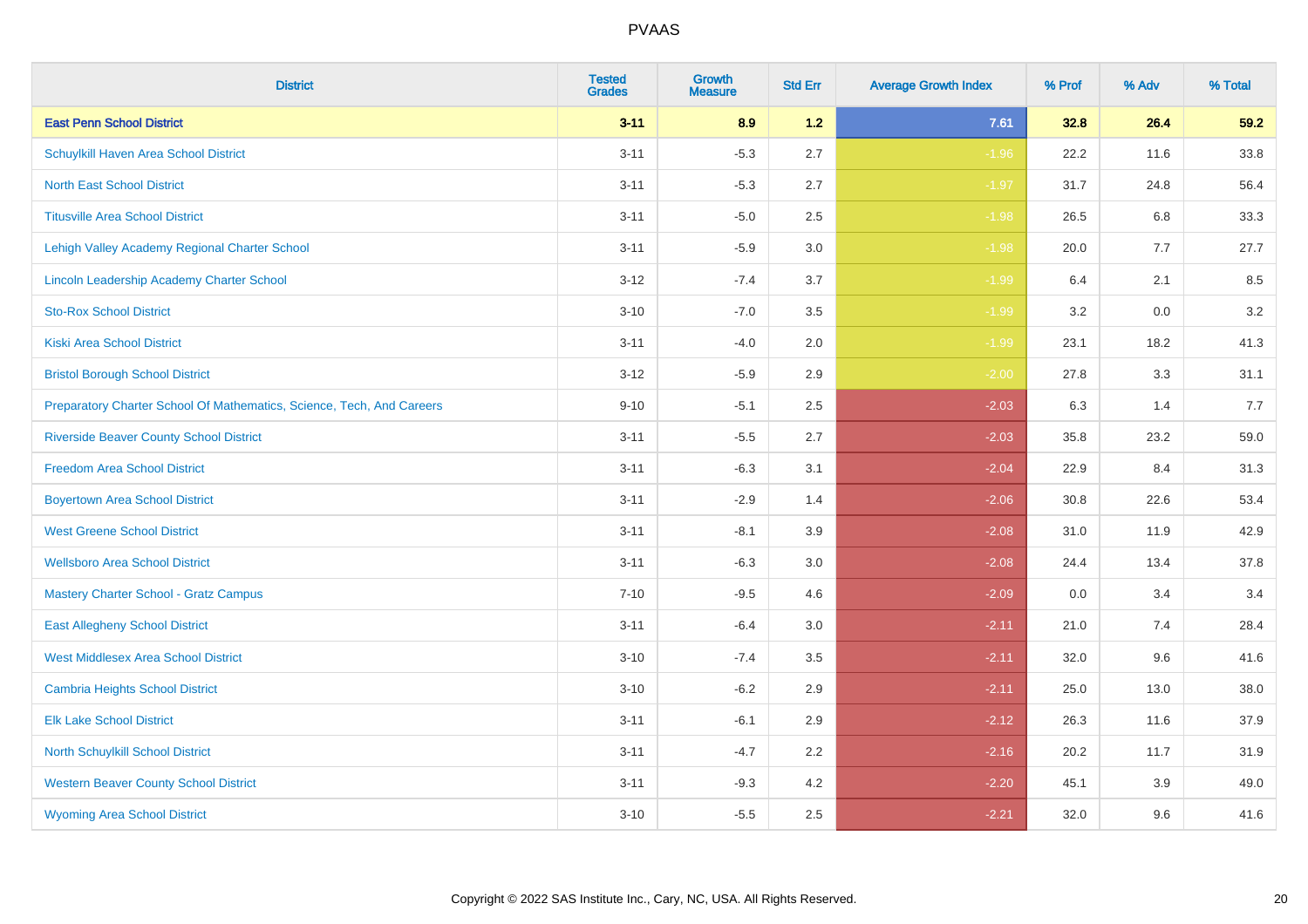| <b>District</b>                               | <b>Tested</b><br><b>Grades</b> | <b>Growth</b><br><b>Measure</b> | <b>Std Err</b> | <b>Average Growth Index</b> | % Prof | % Adv | % Total |
|-----------------------------------------------|--------------------------------|---------------------------------|----------------|-----------------------------|--------|-------|---------|
| <b>East Penn School District</b>              | $3 - 11$                       | 8.9                             | 1.2            | 7.61                        | 32.8   | 26.4  | 59.2    |
| <b>Elizabeth Forward School District</b>      | $3 - 11$                       | $-5.5$                          | 2.5            | $-2.25$                     | 32.2   | 12.8  | 45.0    |
| <b>Yough School District</b>                  | $3 - 10$                       | $-6.2$                          | 2.7            | $-2.27$                     | 28.9   | 8.8   | 37.7    |
| <b>Owen J Roberts School District</b>         | $3 - 11$                       | $-3.5$                          | 1.5            | $-2.27$                     | 36.8   | 24.4  | 61.2    |
| <b>Susquenita School District</b>             | $3 - 11$                       | $-5.9$                          | 2.6            | $-2.28$                     | 30.6   | 13.9  | 44.4    |
| <b>Achievement House Charter School</b>       | $7 - 11$                       | $-8.2$                          | 3.6            | $-2.28$                     | 16.7   | 2.8   | 19.4    |
| <b>Carmichaels Area School District</b>       | $3 - 10$                       | $-7.0$                          | 3.1            | $-2.30$                     | 17.8   | 9.6   | 27.4    |
| <b>Commodore Perry School District</b>        | $3 - 11$                       | $-10.4$                         | 4.5            | $-2.30$                     | 29.4   | 5.9   | 35.3    |
| <b>Jamestown Area School District</b>         | $3 - 11$                       | $-9.5$                          | 4.1            | $-2.33$                     | 41.5   | 4.9   | 46.3    |
| <b>Riverside School District</b>              | $3 - 11$                       | $-6.2$                          | 2.7            | $-2.33$                     | 20.8   | 17.0  | 37.7    |
| <b>City CHS</b>                               | $10 - 11$                      | $-5.6$                          | 2.4            | $-2.34$                     | 15.9   | 1.5   | 17.4    |
| <b>Octorara Area School District</b>          | $3 - 11$                       | $-7.5$                          | 3.2            | $-2.35$                     | 26.1   | 17.0  | 43.2    |
| <b>Pottsville Area School District</b>        | $3 - 12$                       | $-4.9$                          | 2.1            | $-2.36$                     | 21.8   | 7.9   | 29.6    |
| <b>Mount Pleasant Area School District</b>    | $3 - 11$                       | $-5.4$                          | 2.3            | $-2.37$                     | 33.3   | 8.7   | 42.0    |
| <b>Wyoming Valley West School District</b>    | $3 - 11$                       | $-5.5$                          | 2.3            | $-2.38$                     | 22.2   | 9.2   | 31.4    |
| <b>Redbank Valley School District</b>         | $3 - 11$                       | $-7.5$                          | 3.1            | $-2.41$                     | 12.4   | 10.6  | 23.1    |
| <b>Forbes Road School District</b>            | $3 - 11$                       | $-11.5$                         | 4.7            | $-2.43$                     | 23.1   | 10.3  | 33.3    |
| Pocono Mountain School District               | $3 - 12$                       | $-4.3$                          | 1.8            | $-2.43$                     | 35.5   | 17.1  | 52.6    |
| Perseus House Charter School Of Excellence    | $6 - 11$                       | $-6.4$                          | 2.6            | $-2.50$                     | 0.9    | 0.0   | 0.9     |
| <b>Columbia-Montour AVTS</b>                  | $9 - 10$                       | $-7.1$                          | 2.8            | $-2.52$                     | 19.5   | 3.2   | 22.7    |
| <b>Antietam School District</b>               | $3 - 10$                       | $-9.5$                          | 3.7            | $-2.57$                     | 20.9   | 1.5   | 22.4    |
| <b>Greater Nanticoke Area School District</b> | $3 - 12$                       | $-6.8$                          | 2.6            | $-2.58$                     | 15.2   | 8.9   | 24.1    |
| Catasauqua Area School District               | $3 - 12$                       | $-7.3$                          | 2.8            | $-2.58$                     | 27.1   | 11.2  | 38.3    |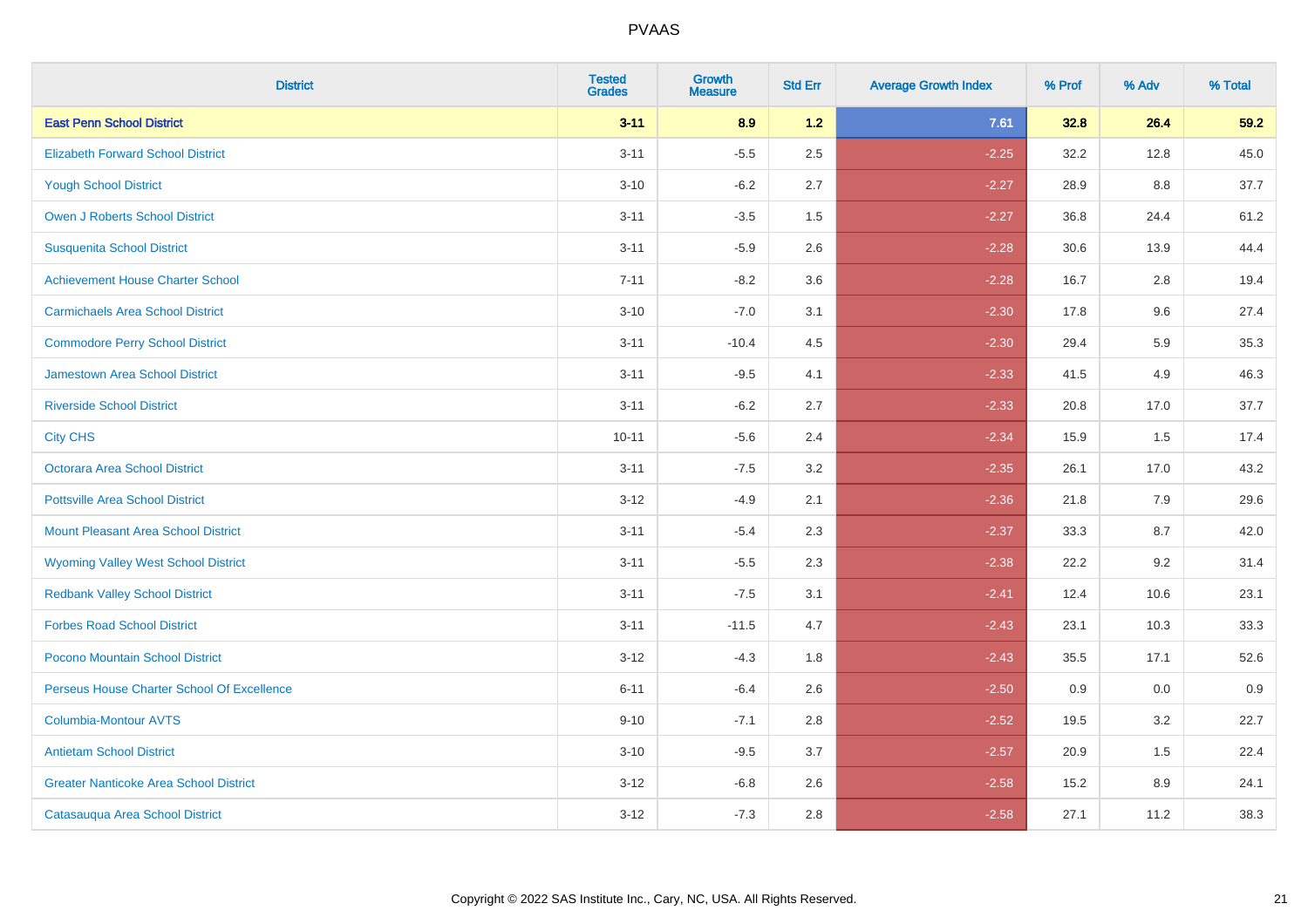| <b>District</b>                                | <b>Tested</b><br><b>Grades</b> | <b>Growth</b><br><b>Measure</b> | <b>Std Err</b> | <b>Average Growth Index</b> | % Prof | % Adv | % Total |
|------------------------------------------------|--------------------------------|---------------------------------|----------------|-----------------------------|--------|-------|---------|
| <b>East Penn School District</b>               | $3 - 11$                       | 8.9                             | 1.2            | 7.61                        | 32.8   | 26.4  | 59.2    |
| <b>Union City Area School District</b>         | $3 - 12$                       | $-8.7$                          | 3.3            | $-2.59$                     | 29.7   | 10.9  | 40.6    |
| <b>Bethel Park School District</b>             | $3 - 11$                       | $-4.4$                          | 1.7            | $-2.62$                     | 40.1   | 27.3  | 67.4    |
| <b>Richland School District</b>                | $3 - 11$                       | $-6.9$                          | 2.6            | $-2.63$                     | 40.1   | 20.9  | 61.0    |
| <b>Turkeyfoot Valley Area School District</b>  | $3 - 12$                       | $-15.4$                         | 5.8            | $-2.66$                     | 3.8    | 3.8   | 7.6     |
| <b>Connellsville Area School District</b>      | $3 - 11$                       | $-5.3$                          | 2.0            | $-2.67$                     | 24.2   | 5.0   | 29.1    |
| <b>Blairsville-Saltsburg School District</b>   | $3 - 11$                       | $-7.5$                          | 2.8            | $-2.67$                     | 20.1   | 8.2   | 28.3    |
| <b>Lawrence County CTC</b>                     | $10 - 11$                      | $-9.8$                          | 3.7            | $-2.68$                     | 7.3    | 0.0   | 7.3     |
| <b>Avonworth School District</b>               | $3 - 10$                       | $-6.2$                          | 2.3            | $-2.68$                     | 35.9   | 14.1  | 50.0    |
| <b>Governor Mifflin School District</b>        | $3 - 11$                       | $-4.4$                          | 1.6            | $-2.69$                     | 30.3   | 7.7   | 38.0    |
| <b>Eastern York School District</b>            | $3 - 11$                       | $-6.2$                          | 2.3            | $-2.70$                     | 27.8   | 18.5  | 46.4    |
| La Academia Partnership Charter School         | $6 - 11$                       | $-15.5$                         | 5.7            | $-2.70$                     | 2.3    | 0.0   | 2.3     |
| Karns City Area School District                | $3 - 11$                       | $-7.2$                          | 2.6            | $-2.71$                     | 26.4   | 20.8  | 47.2    |
| Selinsgrove Area School District               | $3 - 12$                       | $-5.7$                          | 2.1            | $-2.74$                     | 25.4   | 13.9  | 39.2    |
| <b>Clarion-Limestone Area School District</b>  | $3 - 12$                       | $-10.0$                         | 3.6            | $-2.76$                     | 28.3   | 20.0  | 48.3    |
| <b>Pottsgrove School District</b>              | $3 - 11$                       | $-5.5$                          | 2.0            | $-2.78$                     | 28.6   | 10.3  | 38.8    |
| <b>Quakertown Community School District</b>    | $3 - 12$                       | $-4.3$                          | 1.5            | $-2.79$                     | 33.8   | 20.1  | 53.8    |
| <b>Sharon City School District</b>             | $3 - 11$                       | $-6.5$                          | 2.3            | $-2.79$                     | 13.1   | 5.0   | 18.1    |
| <b>Innovative Arts Academy Charter School</b>  | $6 - 11$                       | $-7.2$                          | 2.5            | $-2.83$                     | 2.0    | 0.0   | 2.0     |
| Southern Columbia Area School District         | $3 - 11$                       | $-8.5$                          | 3.0            | $-2.83$                     | 30.5   | 12.8  | 43.3    |
| <b>Berwick Area School District</b>            | $3 - 11$                       | $-6.9$                          | 2.4            | $-2.84$                     | 22.3   | 11.5  | 33.8    |
| Mifflinburg Area School District               | $3 - 11$                       | $-6.0$                          | 2.1            | $-2.87$                     | 32.7   | 13.3  | 46.0    |
| <b>Carbon Career &amp; Technical Institute</b> | $9 - 11$                       | $-9.3$                          | 3.2            | $-2.92$                     | 19.6   | 2.2   | 21.7    |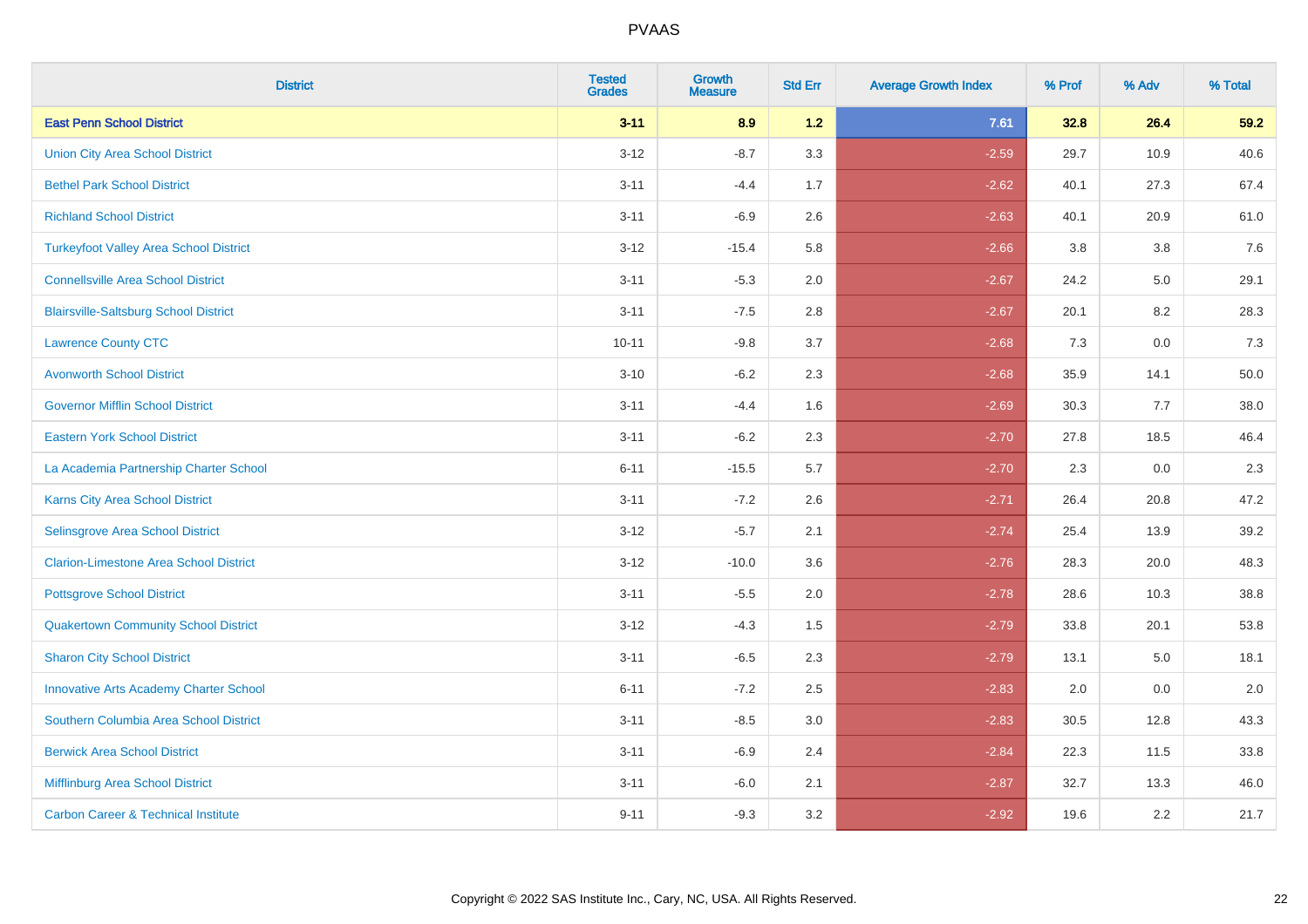| <b>District</b>                           | <b>Tested</b><br><b>Grades</b> | <b>Growth</b><br><b>Measure</b> | <b>Std Err</b> | <b>Average Growth Index</b> | % Prof | % Adv   | % Total |
|-------------------------------------------|--------------------------------|---------------------------------|----------------|-----------------------------|--------|---------|---------|
| <b>East Penn School District</b>          | $3 - 11$                       | 8.9                             | 1.2            | 7.61                        | 32.8   | 26.4    | 59.2    |
| <b>Baldwin-Whitehall School District</b>  | $3 - 11$                       | $-5.5$                          | 1.9            | $-2.93$                     | 32.0   | 14.7    | 46.7    |
| <b>Montour School District</b>            | $3 - 11$                       | $-6.1$                          | 2.1            | $-2.95$                     | 31.8   | 23.6    | 55.3    |
| <b>Carlisle Area School District</b>      | $3 - 11$                       | $-5.2$                          | 1.7            | $-2.99$                     | 28.0   | 19.3    | 47.3    |
| <b>Corry Area School District</b>         | $3 - 11$                       | $-6.8$                          | 2.3            | $-3.01$                     | 24.0   | 8.8     | 32.8    |
| <b>Gettysburg Area School District</b>    | $3 - 11$                       | $-6.0$                          | 2.0            | $-3.02$                     | 28.8   | 19.6    | 48.5    |
| Boys Latin Of Philadelphia Charter School | $6 - 12$                       | $-8.0$                          | 2.7            | $-3.02$                     | 1.4    | 0.0     | 1.4     |
| Imhotep Institute Charter High School     | $9 - 11$                       | $-17.6$                         | 5.8            | $-3.03$                     | 15.4   | 0.0     | 15.4    |
| <b>Greensburg Salem School District</b>   | $3 - 11$                       | $-6.9$                          | 2.2            | $-3.06$                     | 30.3   | 13.3    | 43.6    |
| California Area School District           | $3 - 10$                       | $-13.7$                         | 4.5            | $-3.06$                     | 41.7   | 16.7    | 58.3    |
| Jefferson-Morgan School District          | $3 - 10$                       | $-12.0$                         | 3.9            | $-3.09$                     | 28.6   | 6.1     | 34.7    |
| <b>Erie City School District</b>          | $3 - 12$                       | $-4.5$                          | 1.4            | $-3.09$                     | 13.4   | 6.7     | 20.1    |
| <b>Hanover Area School District</b>       | $3 - 11$                       | $-14.7$                         | 4.7            | $-3.13$                     | 12.1   | $3.0\,$ | 15.2    |
| <b>Wissahickon School District</b>        | $3 - 10$                       | $-5.3$                          | 1.7            | $-3.14$                     | 27.5   | 29.0    | 56.6    |
| <b>Keystone Oaks School District</b>      | $3 - 11$                       | $-7.2$                          | 2.3            | $-3.14$                     | 30.0   | 11.1    | 41.0    |
| <b>Somerset Area School District</b>      | $3 - 11$                       | $-7.6$                          | 2.4            | $-3.17$                     | 21.0   | 14.5    | 35.5    |
| <b>Parkland School District</b>           | $3 - 11$                       | $-3.7$                          | 1.2            | $-3.17$                     | 31.4   | 30.6    | 62.0    |
| <b>Montoursville Area School District</b> | $3 - 12$                       | $-8.4$                          | 2.6            | $-3.17$                     | 38.8   | 18.2    | 57.0    |
| <b>Canon-Mcmillan School District</b>     | $3 - 11$                       | $-5.0$                          | 1.5            | $-3.25$                     | 30.8   | 28.5    | 59.3    |
| <b>Riverview School District</b>          | $3 - 11$                       | $-13.0$                         | 4.0            | $-3.29$                     | 43.1   | 7.8     | 51.0    |
| Lackawanna Trail School District          | $3 - 10$                       | $-11.0$                         | 3.3            | $-3.35$                     | 13.1   | 18.0    | 31.2    |
| East Stroudsburg Area School District     | $3 - 11$                       | $-4.9$                          | 1.4            | $-3.38$                     | 22.7   | 12.5    | 35.2    |
| <b>Mount Carmel Area School District</b>  | $3 - 11$                       | $-7.9$                          | 2.3            | $-3.38$                     | 18.2   | 4.4     | 22.6    |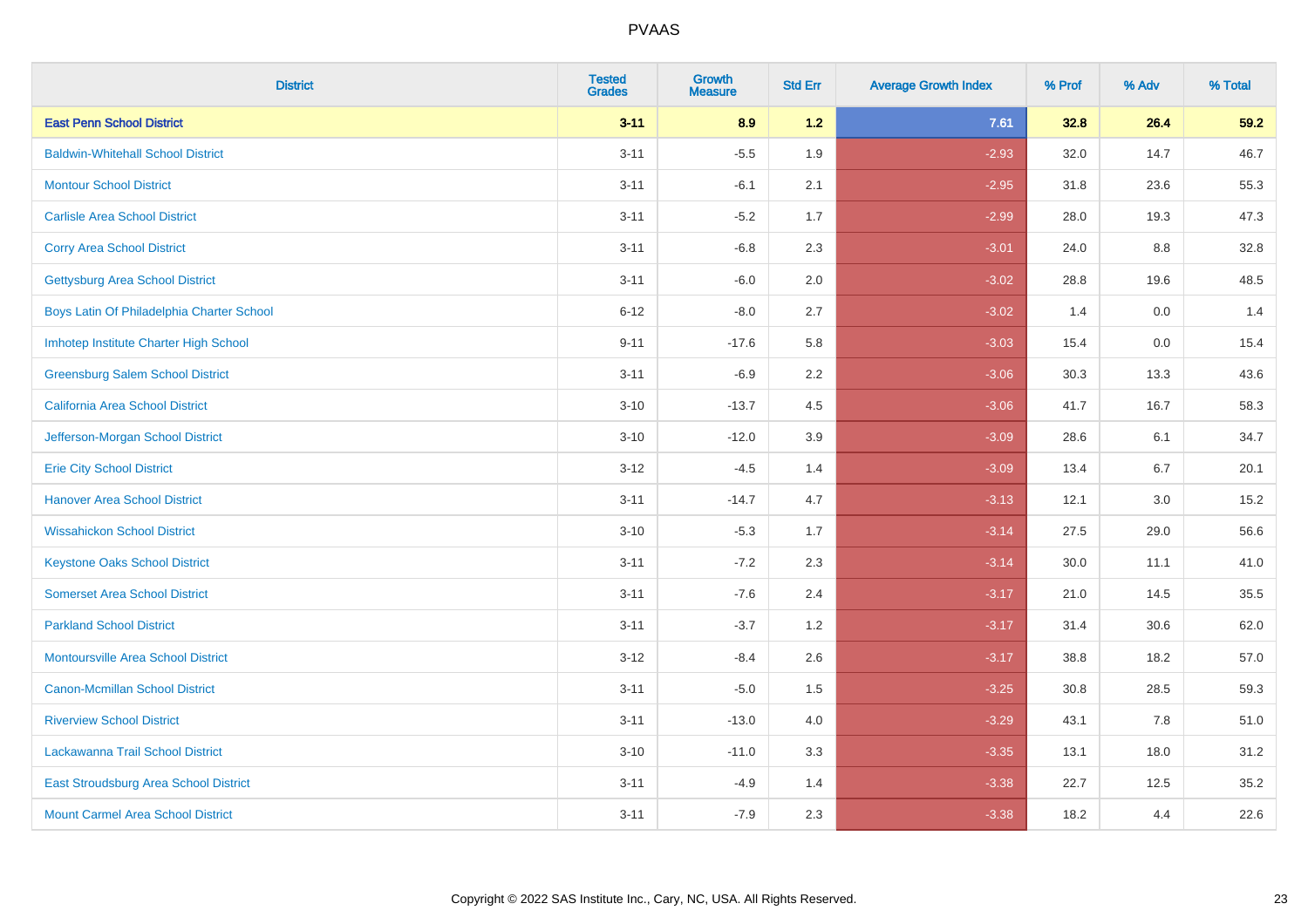| <b>District</b>                           | <b>Tested</b><br><b>Grades</b> | <b>Growth</b><br><b>Measure</b> | <b>Std Err</b> | <b>Average Growth Index</b> | % Prof | % Adv | % Total |
|-------------------------------------------|--------------------------------|---------------------------------|----------------|-----------------------------|--------|-------|---------|
| <b>East Penn School District</b>          | $3 - 11$                       | 8.9                             | $1.2$          | 7.61                        | 32.8   | 26.4  | 59.2    |
| <b>Shikellamy School District</b>         | $3 - 10$                       | $-8.3$                          | 2.4            | $-3.42$                     | 20.8   | 18.5  | 39.2    |
| <b>Ligonier Valley School District</b>    | $3 - 11$                       | $-10.8$                         | 3.1            | $-3.43$                     | 34.1   | 5.8   | 39.9    |
| <b>South Park School District</b>         | $3 - 11$                       | $-8.8$                          | 2.5            | $-3.46$                     | 28.1   | 17.0  | 45.2    |
| <b>Burgettstown Area School District</b>  | $3 - 11$                       | $-11.2$                         | 3.2            | $-3.46$                     | 16.0   | 2.7   | 18.7    |
| Mechanicsburg Area School District        | $3 - 11$                       | $-5.7$                          | 1.6            | $-3.48$                     | 35.1   | 16.0  | 51.2    |
| Morrisville Borough School District       | $3 - 11$                       | $-13.1$                         | 3.7            | $-3.52$                     | 4.9    | 1.6   | 6.6     |
| <b>West York Area School District</b>     | $3 - 12$                       | $-9.8$                          | 2.7            | $-3.57$                     | 21.9   | 10.9  | 32.8    |
| <b>Old Forge School District</b>          | $3 - 12$                       | $-11.3$                         | 3.1            | $-3.62$                     | 28.6   | 13.2  | 41.8    |
| <b>Shade-Central City School District</b> | $3 - 11$                       | $-14.6$                         | 4.0            | $-3.68$                     | 9.6    | 0.0   | 9.6     |
| Jefferson County-Dubois AVTS              | $9 - 11$                       | $-11.7$                         | 3.1            | $-3.72$                     | 17.6   | 2.8   | 20.4    |
| <b>Pittston Area School District</b>      | $3 - 11$                       | $-8.2$                          | 2.2            | $-3.75$                     | 26.7   | 14.8  | 41.5    |
| <b>Mohawk Area School District</b>        | $3 - 11$                       | $-10.5$                         | 2.8            | $-3.75$                     | 35.1   | 10.6  | 45.7    |
| <b>Grove City Area School District</b>    | $3 - 12$                       | $-8.8$                          | 2.3            | $-3.89$                     | 25.6   | 16.4  | 42.0    |
| <b>Tacony Academy Charter School</b>      | $3 - 11$                       | $-12.9$                         | 3.3            | $-3.90$                     | 8.6    | 1.4   | 10.0    |
| <b>Bethlehem Area School District</b>     | $3 - 11$                       | $-4.5$                          | 1.1            | $-3.91$                     | 20.4   | 11.3  | 31.7    |
| <b>Tussey Mountain School District</b>    | $3 - 12$                       | $-13.0$                         | 3.3            | $-3.93$                     | 11.1   | 3.2   | 14.3    |
| <b>Windber Area School District</b>       | $3 - 11$                       | $-11.9$                         | 3.0            | $-3.94$                     | 41.0   | 10.3  | 51.3    |
| <b>Plum Borough School District</b>       | $3 - 11$                       | $-9.4$                          | 2.4            | $-3.98$                     | 32.9   | 27.4  | 60.4    |
| <b>Ellwood City Area School District</b>  | $3 - 11$                       | $-12.5$                         | 3.1            | $-4.00$                     | 26.7   | 8.7   | 35.4    |
| <b>Deer Lakes School District</b>         | $3 - 11$                       | $-10.0$                         | 2.5            | $-4.02$                     | 27.7   | 9.9   | 37.6    |
| <b>Southmoreland School District</b>      | $3 - 11$                       | $-12.5$                         | 3.1            | $-4.04$                     | 33.3   | 15.5  | 48.8    |
| <b>Milton Area School District</b>        | $3 - 11$                       | $-10.1$                         | 2.5            | $-4.04$                     | 23.0   | 11.3  | 34.2    |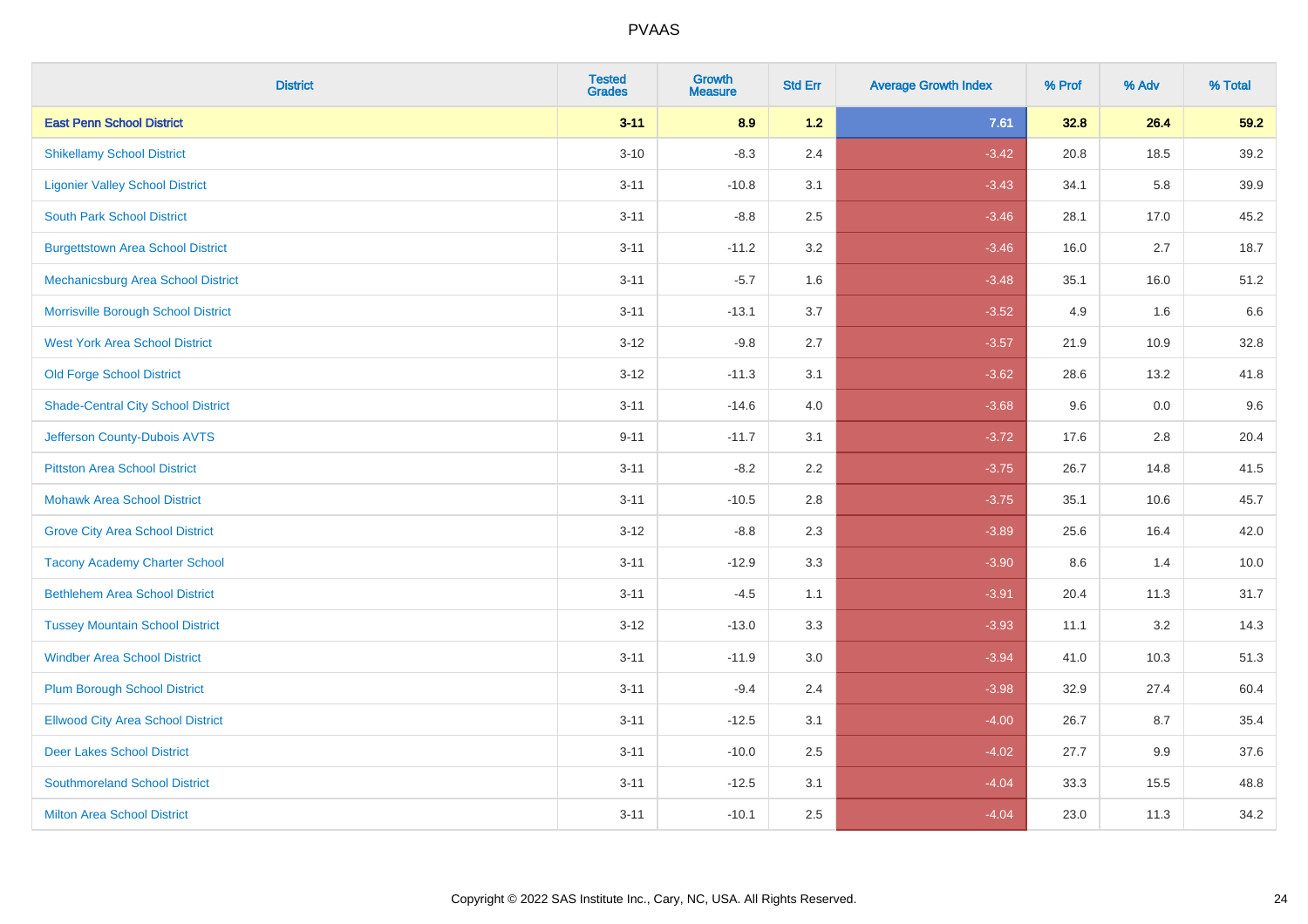| <b>District</b>                               | <b>Tested</b><br><b>Grades</b> | <b>Growth</b><br><b>Measure</b> | <b>Std Err</b> | <b>Average Growth Index</b> | % Prof | % Adv   | % Total |
|-----------------------------------------------|--------------------------------|---------------------------------|----------------|-----------------------------|--------|---------|---------|
| <b>East Penn School District</b>              | $3 - 11$                       | 8.9                             | $1.2$          | 7.61                        | 32.8   | 26.4    | 59.2    |
| <b>Scranton School District</b>               | $3 - 12$                       | $-10.1$                         | 2.5            | $-4.04$                     | 20.0   | 7.7     | 27.7    |
| <b>Mcguffey School District</b>               | $3 - 11$                       | $-12.1$                         | 3.0            | $-4.06$                     | 12.8   | 5.9     | 18.6    |
| <b>Moniteau School District</b>               | $3 - 11$                       | $-11.8$                         | 2.9            | $-4.07$                     | 22.6   | $5.0\,$ | 27.6    |
| <b>Mid Valley School District</b>             | $3 - 10$                       | $-11.1$                         | 2.7            | $-4.07$                     | 28.3   | 8.1     | 36.4    |
| <b>Panther Valley School District</b>         | $3 - 12$                       | $-13.3$                         | 3.2            | $-4.10$                     | 31.5   | 4.1     | 35.6    |
| <b>Williamsburg Community School District</b> | $3 - 11$                       | $-16.9$                         | 4.1            | $-4.14$                     | 22.4   | 0.0     | 22.4    |
| <b>Central Fulton School District</b>         | $3 - 11$                       | $-13.3$                         | 3.2            | $-4.20$                     | 18.1   | 9.7     | 27.8    |
| <b>Chartiers Valley School District</b>       | $3 - 11$                       | $-9.1$                          | 2.1            | $-4.23$                     | 20.7   | 17.4    | 38.0    |
| <b>Central Dauphin School District</b>        | $3 - 11$                       | $-5.2$                          | 1.2            | $-4.24$                     | 29.3   | 8.7     | 38.0    |
| <b>Interboro School District</b>              | $3-12$                         | $-8.4$                          | 2.0            | $-4.27$                     | 27.6   | 6.4     | 34.1    |
| <b>Big Spring School District</b>             | $3 - 11$                       | $-9.8$                          | 2.3            | $-4.32$                     | 23.6   | 12.9    | 36.5    |
| <b>General Mclane School District</b>         | $3 - 11$                       | $-10.7$                         | 2.4            | $-4.40$                     | 34.0   | 15.6    | 49.6    |
| <b>Chambersburg Area School District</b>      | $3 - 11$                       | $-5.6$                          | 1.3            | $-4.42$                     | 24.2   | 15.2    | 39.4    |
| <b>Greenville Area School District</b>        | $3 - 11$                       | $-13.2$                         | 3.0            | $-4.45$                     | 32.1   | 4.6     | 36.7    |
| Jim Thorpe Area School District               | $3 - 11$                       | $-10.9$                         | 2.4            | $-4.48$                     | 19.5   | 6.0     | 25.5    |
| <b>Hanover Public School District</b>         | $3 - 11$                       | $-12.4$                         | 2.7            | $-4.50$                     | 22.7   | 6.2     | 28.9    |
| <b>Northwestern School District</b>           | $3 - 11$                       | $-14.6$                         | 3.2            | $-4.51$                     | 32.5   | 13.7    | 46.2    |
| <b>Dunmore School District</b>                | $3 - 11$                       | $-12.2$                         | 2.7            | $-4.51$                     | 15.0   | 5.3     | 20.4    |
| <b>Derry Area School District</b>             | $3 - 11$                       | $-11.8$                         | 2.6            | $-4.53$                     | 34.8   | 6.1     | 40.9    |
| <b>Fannett-Metal School District</b>          | $3 - 11$                       | $-22.3$                         | 4.8            | $-4.65$                     | 16.4   | 6.6     | 23.0    |
| <b>Neshannock Township School District</b>    | $3 - 10$                       | $-12.5$                         | 2.7            | $-4.73$                     | 29.0   | 13.0    | 42.0    |
| <b>Girard School District</b>                 | $3 - 11$                       | $-12.3$                         | 2.6            | $-4.76$                     | 29.7   | 18.9    | 48.6    |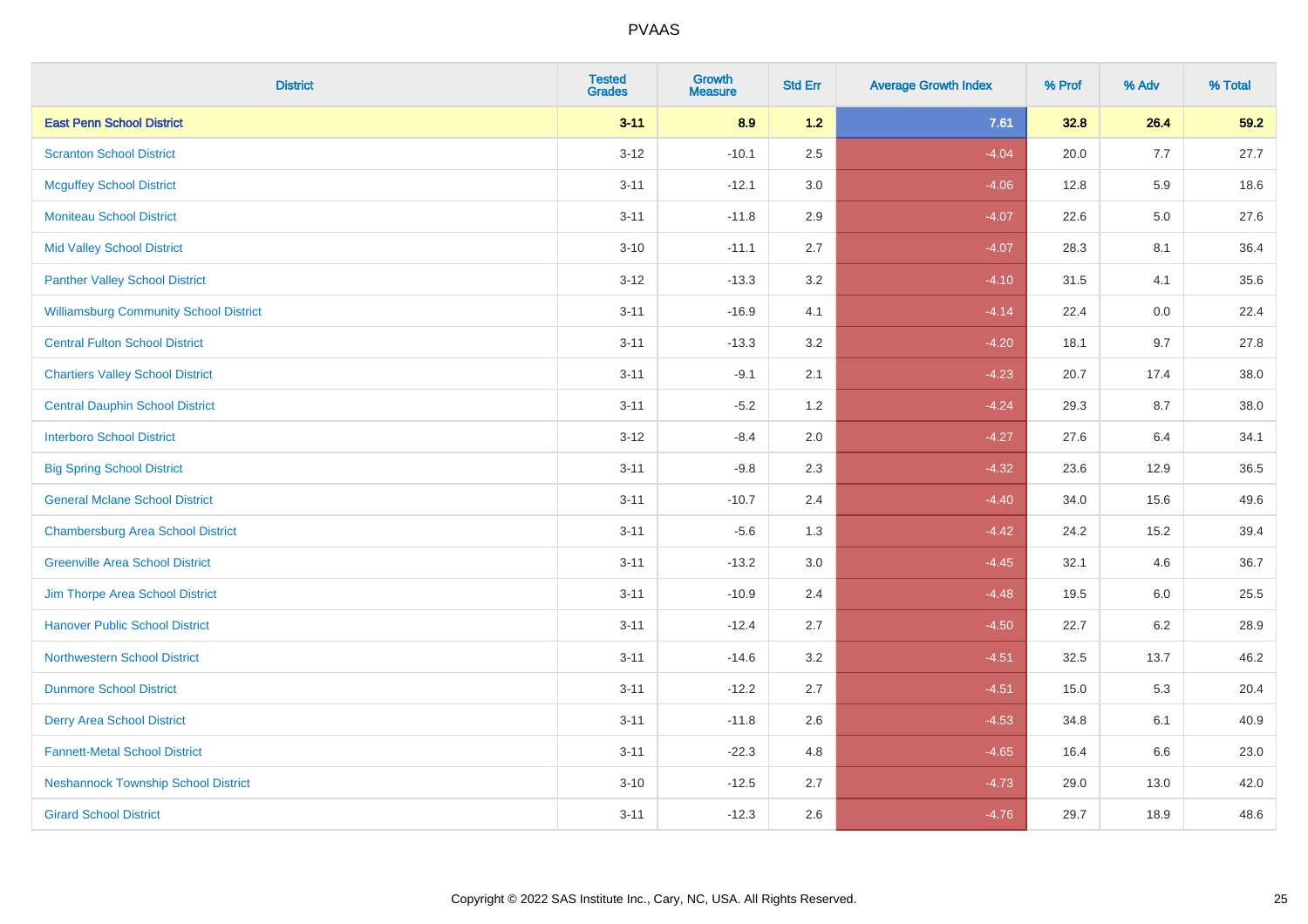| <b>District</b>                                    | <b>Tested</b><br><b>Grades</b> | <b>Growth</b><br><b>Measure</b> | <b>Std Err</b> | <b>Average Growth Index</b> | % Prof | % Adv   | % Total |
|----------------------------------------------------|--------------------------------|---------------------------------|----------------|-----------------------------|--------|---------|---------|
| <b>East Penn School District</b>                   | $3 - 11$                       | 8.9                             | $1.2$          | 7.61                        | 32.8   | 26.4    | 59.2    |
| Lehigh Valley Charter High School For The Arts     | $9 - 10$                       | $-11.8$                         | 2.5            | $-4.76$                     | 28.9   | 5.7     | 34.6    |
| <b>West Mifflin Area School District</b>           | $3 - 12$                       | $-11.9$                         | 2.5            | $-4.77$                     | 15.9   | 4.0     | 19.9    |
| <b>Chartiers-Houston School District</b>           | $3 - 10$                       | $-16.5$                         | 3.5            | $-4.79$                     | 26.3   | $6.6\,$ | 32.9    |
| <b>Executive Education Academy Charter School</b>  | $3 - 10$                       | $-14.6$                         | 3.0            | $-4.81$                     | 8.5    | 1.2     | 9.8     |
| <b>Trinity Area School District</b>                | $3 - 11$                       | $-8.7$                          | 1.8            | $-4.87$                     | 20.9   | 9.8     | 30.8    |
| Meyersdale Area School District                    | $3 - 11$                       | $-16.1$                         | 3.3            | $-4.94$                     | 20.3   | 5.8     | 26.1    |
| <b>East Lycoming School District</b>               | $3 - 11$                       | $-10.9$                         | 2.1            | $-5.08$                     | 22.5   | 8.2     | 30.8    |
| <b>Wilkes-Barre Area School District</b>           | $3 - 11$                       | $-12.4$                         | 2.4            | $-5.18$                     | 14.2   | 3.7     | 17.9    |
| <b>Bristol Township School District</b>            | $3 - 11$                       | $-7.4$                          | 1.4            | $-5.32$                     | 13.8   | 4.6     | 18.4    |
| Philadelphia Academy Charter School                | $3 - 11$                       | $-14.7$                         | 2.7            | $-5.42$                     | 21.6   | 3.9     | 25.5    |
| <b>Washington School District</b>                  | $3 - 11$                       | $-15.9$                         | 2.9            | $-5.44$                     | 12.9   | 1.7     | 14.7    |
| <b>Lincoln Park Performing Arts Charter School</b> | $7 - 11$                       | $-14.9$                         | 2.7            | $-5.45$                     | 39.3   | 8.9     | 48.2    |
| <b>Frazier School District</b>                     | $3 - 11$                       | $-18.9$                         | 3.4            | $-5.49$                     | 18.3   | 1.4     | 19.7    |
| <b>Aliquippa School District</b>                   | $3 - 11$                       | $-20.0$                         | 3.6            | $-5.54$                     | 1.7    | 0.0     | 1.7     |
| <b>Central Cambria School District</b>             | $3 - 11$                       | $-12.7$                         | 2.3            | $-5.61$                     | 19.4   | 7.4     | 26.9    |
| <b>Coatesville Area School District</b>            | $3 - 11$                       | $-9.5$                          | 1.6            | $-5.81$                     | 12.8   | 3.3     | 16.2    |
| <b>New Castle Area School District</b>             | $3 - 12$                       | $-13.6$                         | 2.3            | $-5.99$                     | 17.6   | 2.0     | 19.5    |
| <b>Kennett Consolidated School District</b>        | $3 - 11$                       | $-10.4$                         | 1.7            | $-6.27$                     | 28.7   | 14.0    | 42.7    |
| <b>Big Beaver Falls Area School District</b>       | $3 - 11$                       | $-17.9$                         | 2.8            | $-6.27$                     | 9.4    | 2.8     | 12.2    |
| <b>Hempfield Area School District</b>              | $3 - 12$                       | $-10.2$                         | 1.6            | $-6.37$                     | 28.1   | 19.2    | 47.3    |
| <b>York Co School Of Technology</b>                | $9 - 12$                       | $-10.9$                         | 1.6            | $-6.79$                     | 22.6   | 4.0     | 26.6    |
| <b>Greater Latrobe School District</b>             | $3 - 11$                       | $-14.1$                         | 2.0            | $-7.14$                     | 41.0   | 12.6    | 53.6    |